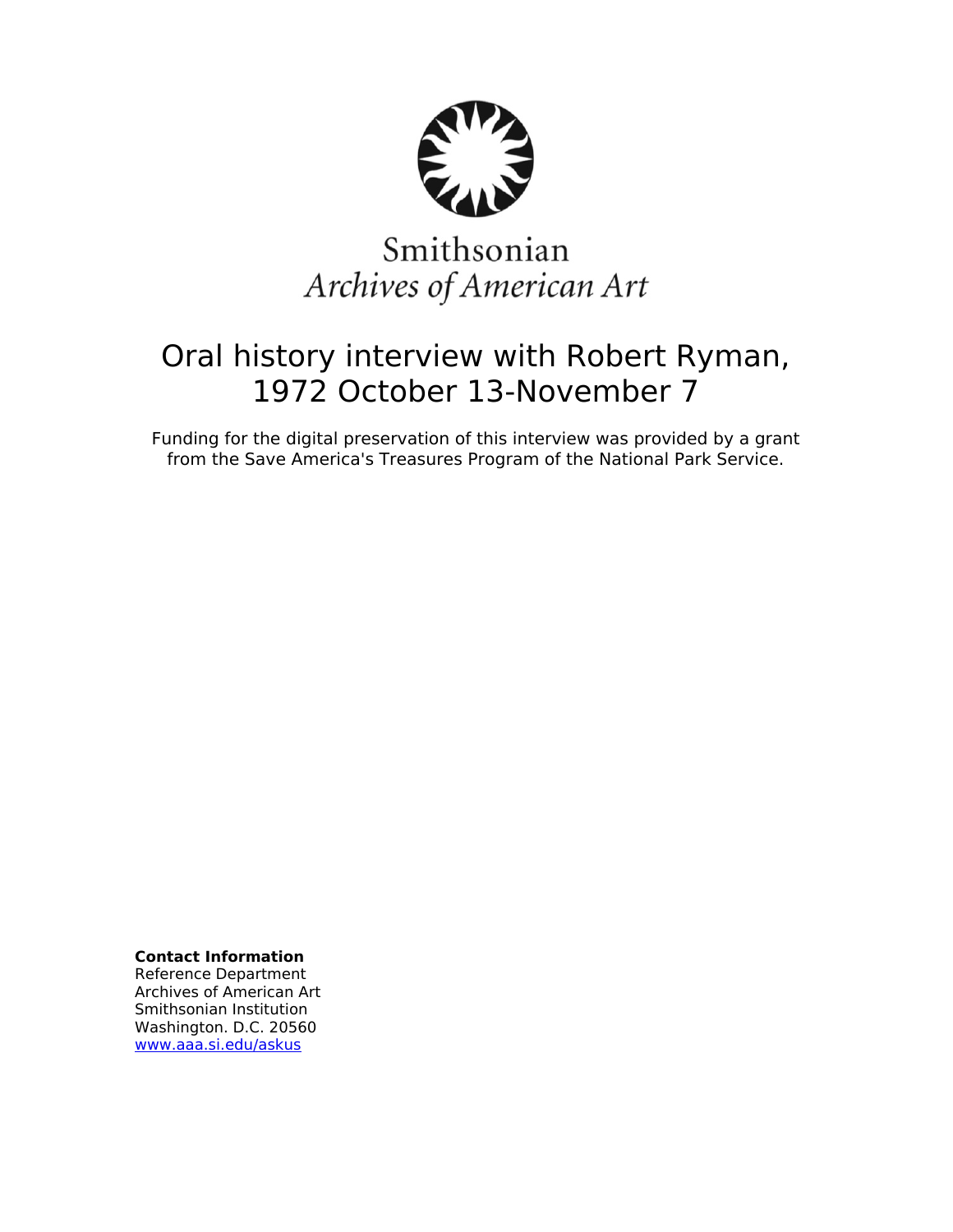### **Transcript**

#### **Preface**

The following oral history transcript is the result of a tape-recorded interview with Robert Ryman on October 13, 1972. The interview was conducted in the artist's studio in New York, NY by Paul Cummings for the Archives of American Art, Smithsonian Institution.

The reader should bear in mind that he or she is reading a transcript of spoken, rather than written, prose. This is a rough transcription that may include typographical errors.

#### **Interview**

PAUL CUMMINGS: It is the thirteenth of October, 1972 – Paul Cummings talking to Robert Ryman in his studio, house. You live up here too, right?

ROBERT RYMAN: No.

MR. CUMMINGS: No, just studio - on Greenwich Street.

PAUL CUMMINGS: Are you living then, in Bowery, or [inaudible]?

ROBERT RYMAN: [Inaudible.]

PAUL CUMMINGS: Well, let's just do the background. You were born in Nashville, right, 1930? Did you grow up there?

ROBERT RYMAN: Yeah, I went to school there. I was in – well, I began college there, until 1950. Then it was the Korean War. Then that interrupted the college. Then there was the army for two years, until '52. Then I came directly to New York.

MR. CUMMINGS: Well, let's talk about Nashville for a little bit. Do you have brothers and sisters there, or family?

MR. RYMAN: Yeah [laughs]. I have a brother. He's a terrific person. I like him [laughs]. He has three kids and, you know, a car and a house. Somewhat different from my situation. His name is John. He has a few early paintings of mine actually, some of which were kind of student paintings but a couple that he has are very good paintings.

MR. CUMMINGS: Well, you didn't start painting until, what, '54 or '55? Did you paint or draw before that?

MR. RYMAN: No. I was a jazz musician. I originally came to New York for that reason. Because I played music in the army. And so, I came to New York because this was where the music was. Then, when I arrived here, for the first time I saw museums and galleries and saw paintings; and I became interested in it. It excited me and I decided around '54 that that was really what I wanted to do.

MR. CUMMINGS: Well, what got you going to galleries and museums? Was that a person or just one of the things you did in New York?

MR. RYMAN: No, no person. It was just, I knew they were here. Oh, I went everywhere. I mean, I went on top of the Empire State Building, I went to –

MR. CUMMINGS: Everywhere [they laugh].

MR. RYMAN: – the Staten Island Ferry, I mean, everything that was available.

MR. CUMMINGS: Yeah, yeah.

MR. RYMAN: – Times Square. I spent a lot of time just looking and kind of feeling the city. You see, I had never seen anything with the energy that the city had. And it excited me. I went to museums. As I say, just everywhere and taking in everything that was here.

MR. CUMMINGS: And it changed your interest from the music – or was there competition for a while there?

MR. RYMAN: Yeah no, I was – Well, competition? There wasn't really any competition there. At first, when I decided to make this change, there was a little emotional – [laughs] how should you put it – Well, yeah, the emotional upset I guess, because I had put so much time into the music. You know, I had been studying it, and I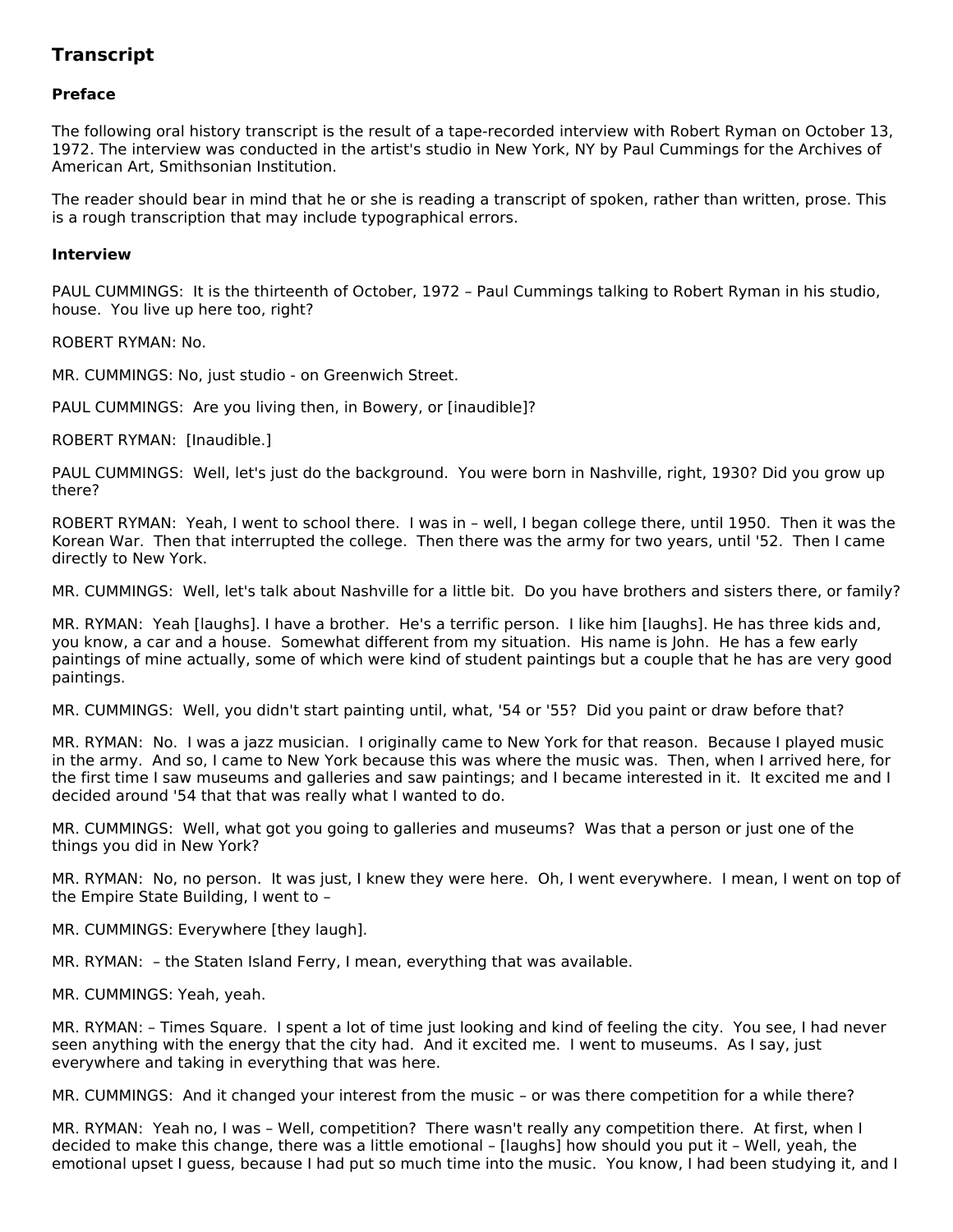had been playing it. And I was very involved with the music world. Not only jazz but, you know, I would go to the concerts at Juilliard and other places. So there was a little emotional thing about just giving it all up for painting.

MR. CUMMINGS: When had you started to study? When did you begin to study music? Was that around –

MR. RYMAN: Oh, that began in Tennessee. Yeah, you know, I was 18 and 19, and I didn't know what I wanted to do or what I – Well, you know, I didn't know exactly what I wanted to get into. I think a lot of people don't at that age. Then, I just felt the music, the jazz. That's what I wanted to do. It was kind of a crazy thing. I mean, I was put down for it by my parents and all that, because [laughs] "what is a – what are you going to do?"

MR. CUMMINGS: "What kind of lifestyle -"

MR. RYMAN: Yeah exactly, "What kind of life are you going to have with a – playing jazz?"

MR. CUMMINGS: What did you play?

MR. RYMAN: Tenor sax. But I felt it, and I liked it. And that's why I got into it.

MR. CUMMINGS: Was there any interest in music at home? Was your brother interested or your family?

MR. RYMAN: It was a tough life kind of thing, too – Oh, no, no. My brother is six years younger, you know, so he didn't really have anything to do about that. Yeah, well my mother used to be a pianist. I mean, not a professional one –

MR. CUMMINGS: She played piano.

MR. RYMAN: Yeah – but not bad. I think she almost went into the profession, but she didn't. I don't know if that had anything to do with it at all. It was just that I liked to listen to music and so I got into that.

MR. CUMMINGS: Well, what were the schools like? You went to George Peabody College right?

MR. RYMAN: Yeah, that was a school for teachers. I only went there – that was my second year in college because it was a better music school than where I had been before.

MR. CUMMINGS: What, the Tennessee –

MR. RYMAN: – Polytechnic Institute, which was more of an engineering school. I went there originally. Well, [laughs] one big thing was to get away from home. I mean – [laughs] I don't know how to say that. I mean to live away from home for the first time in my life, you know. But it turned out when I decided to really go into the music that Peabody was a better music school, so that was a better place to go.

MR. CUMMINGS: Were you interested in engineering and technical things?

MR. RYMAN: No [laughs].

MR. CUMMINGS: It was just a place to go.

MR. RYMAN: Yeah, and they had a pretty good music department, but it wasn't – When I first went I didn't really know if I was going into music or what. And as I say, it was a big thing just to live away from home at that time.

MR. CUMMINGS: Were there any teachers that you remember form those schools?

MR. RYMAN: None.

MR. CUMMINGS: [They laugh.] Any students or any memorable events or influences or attitudes?

MR. RYMAN: No. Well, there were friends. I had a lot of friends but no one that really –

MR. CUMMINGS: Were there any jazz clubs around there in those days?

MR. RYMAN: Very few. There were some but it was all kind of an underground thing.

MR. CUMMINGS: Country music was it?

MR. RYMAN: Yeah, yeah, exactly. Nashville was geared to country music with the Grand Ole Opry, and that's all you could get on the radio. I would spend time, hours in fact, fishing around on the dial of the radio trying to get a station with jazz – some station, way off. Of course, there were records. At that time, well I can remember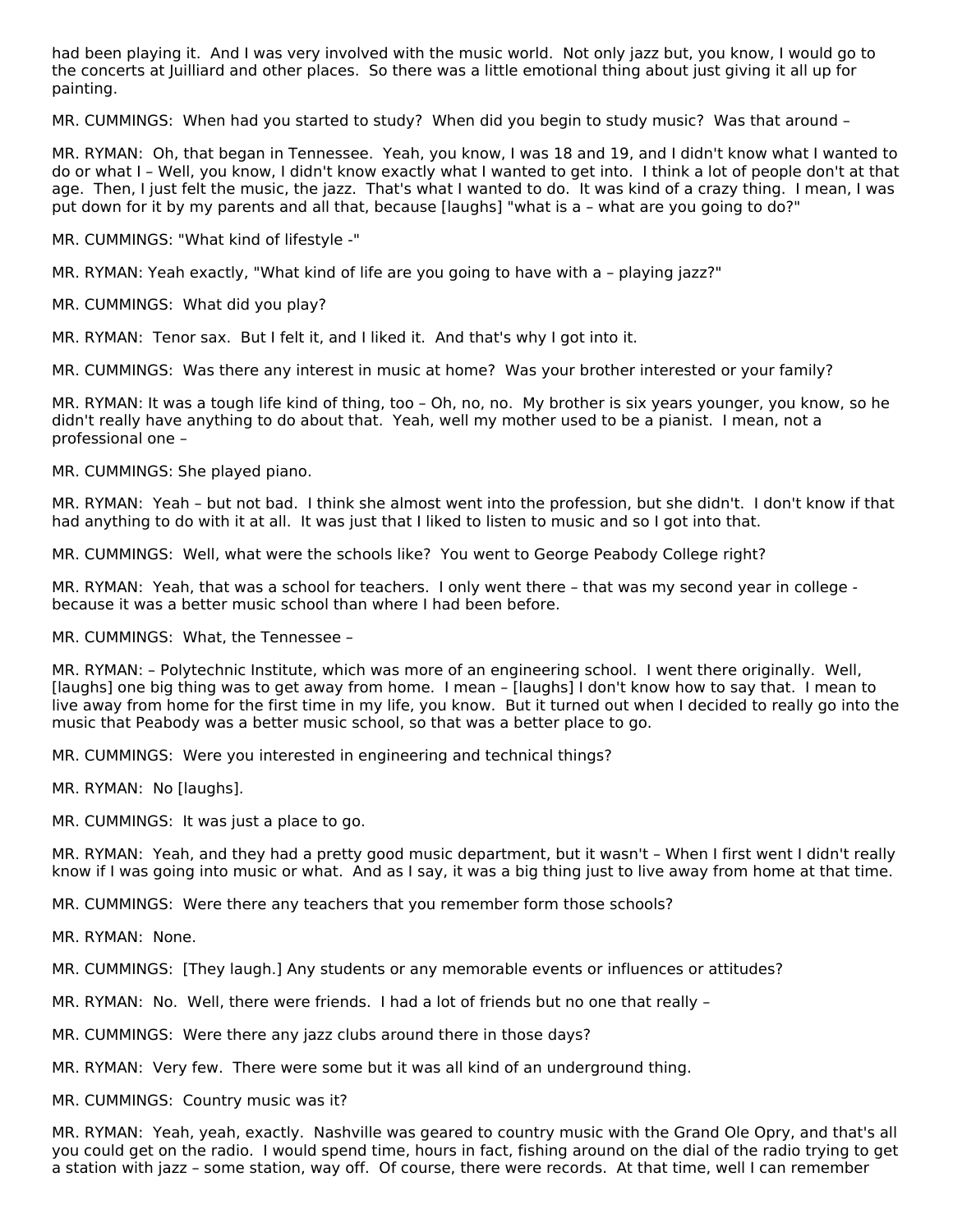[laughs] it was the 78 [rpm] discs you were getting. That was a big thing, you know, going to the record store and trying to find out what they could get or what they had.

MR. CUMMINGS: I get the feeling that Nashville is so dominated by the country music.

MR. RYMAN: Well, it was, sure; it still is. No it's definitely not a place that has too much jazz. But as I say, there were places, but very few. And very kind of underground. You see with the black community at that time, it was a whole different situation. Everything was segregated and, of course, some of the best musicians were black. But they couldn't come to your school, or you couldn't go – I mean, you could but it was difficult. That's one thing with musicians; there was never any racial problem. Everyone understood each other. It was just what they played and how they played. But [laughs] in order to get together, it was kind of a tragic complication. You know there were the black clubs that had some pretty good jazz blowing, and then there were the night clubs and other things going. Big bands would come in or first-rate jazz groups, on occasion. But it was hard.

MR. CUMMINGS: Were there any friends that were interested in jazz in college?

MR. RYMAN: Oh yeah, sure. There were two or three good friends that I had. I think one is a composer, Alfred Bartles. And another good friend was a trumpet player who ended up in the music school. He's the head of the music school now at Peabody. Actually, I haven't seen him in years. I don't really know what he's doing.

MR. CUMMINGS: Who is he?

MR. RYMAN: His name is Del Sawyer. In fact, his brother is a painter. I can't remember his first name now. Well, that's not important.

MR. CUMMINGS: Well, did you get into the musician's union?

MR. RYMAN: Yeah [laughs].

MR. CUMMINGS: Or any group?

MR. RYMAN: The whole number – [Laughs.] The musician's union was really incredible [laughs]. When I took – this is 802 I'm talking about [Local 802 American Federation of Musicians] –

MR. CUMMINGS: Right.

MR. RYMAN: –in New York. You know you have to go through an audition. But the audition, at that time at least – and I'm talking, you know, what?

MR. CUMMINGS: 1950's.

MR. RYMAN: Yeah, I'm talking about years ago, twenty years ago. Anyway, the audition was pretty ridiculous [laughs].

MR CUMMINGS: In what way?

MR. RYMAN: Well, they had you play a tune. And then you had to read some notes, I mean a simple thing like Chopsticks.

MR. CUMMINGS: Right [they laugh].

MR. RYMAN: And you had to play a few scales or something like that, or exercises. And if you could do this, and as long as you paid your dues –

MR. CUMMINGS: Ah, right. The other vital part [they laugh].

MR. RYMAN: So that was really a joke. But, of course, you had to be in the union to work.

MR. CUMMINGS: To do anything, right exactly.

MR. RYMAN: Well, you didn't have to – I mean, you could work, but it wasn't so good. You had to be in the union, unless you really wanted to hassle around.

MR. CUMMINGS: It wasn't worth the trouble.

MR. RYMAN: But I never really worked – I worked practically none, nothing at all as a professional jazz musician, because I was mostly studying, and playing in jam sessions and little clubs here and there that no one has every heard of.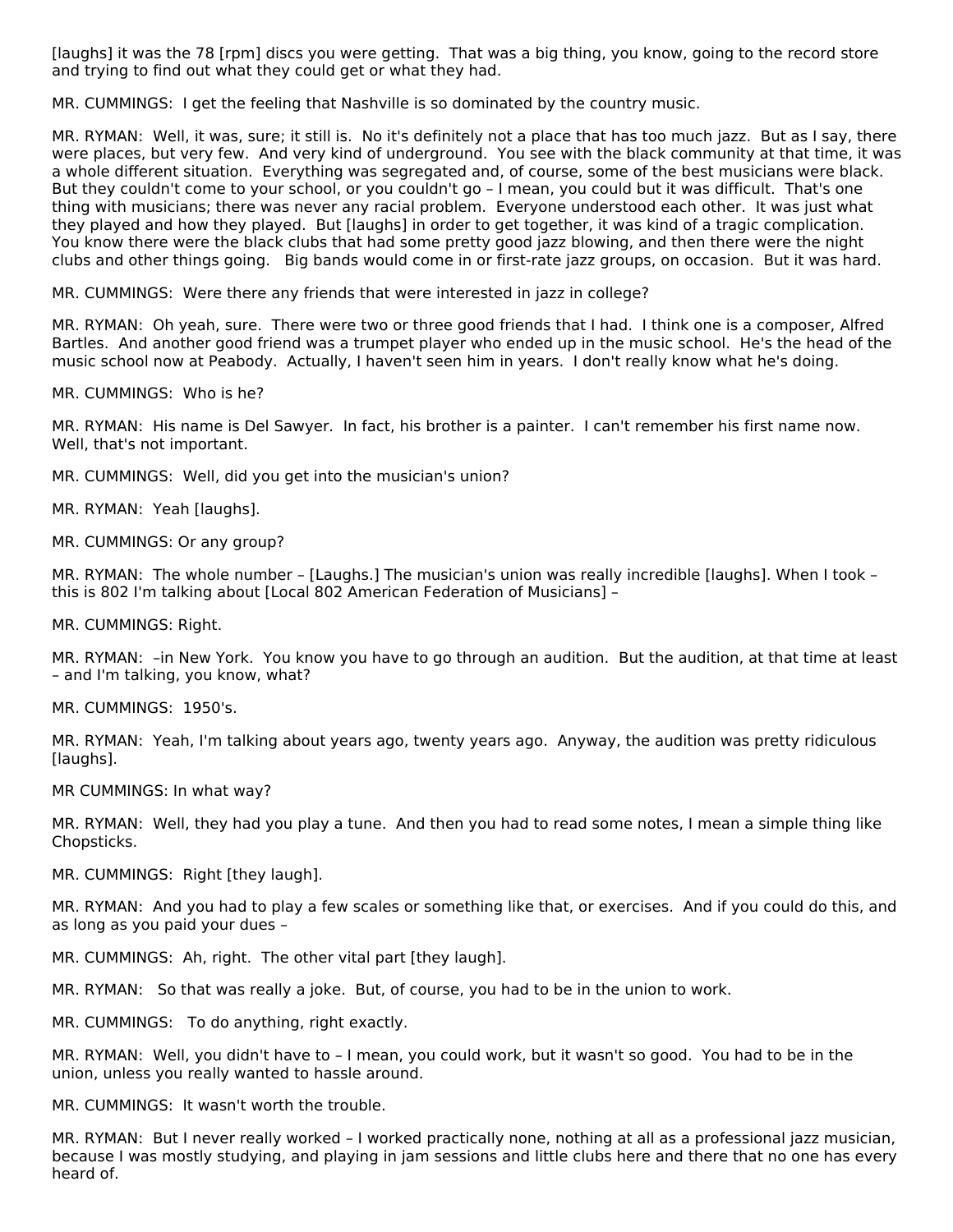#### MR. CUMMINGS: What kind of places?

MR. RYMAN: Oh, bars around the Village. I think it's still there, the Champagne Gallery, a place on MacDougal Street. And another place off of Sheridan Square, Arthur's it was called. I hadn't thought of this for a long time. [They laugh.] Then some places on Third Avenue uptown. But as I say, I did very little of that. Oh, and then there was - some jazz clubs around – I can't even remember the street, but in the center of the Village that had major groups come in. And sometimes on a Saturday night – not a Saturday, that was a big night - but on Monday nights, when the place was half empty. Then they would have other groups that played. You didn't get paid for it, you know.

MR. CUMMINGS: Right [inaudible].

MR. RYMAN: But as I say I did very little of that.

MR. CUMMINGS: Did you study with anybody in New York? Because I have you tied up with [inaudible] -

MR. RYMAN: Lennie Tristano, the pianist. Yeah, I studied with him for, I guess, three years.

MR. CUMMINGS: From when to when about?

MR. RYMAN: Well, when I arrived. From '52 to '54, when I quit; when I began painting. Actually, I was fooling around with painting – you know, doodling with paints - around '53. But I really wasn't into it. It was '54 or '55 when I really completely dropped the music and said, "Well, okay this is it; it's painting. I like it."

MR. CUMMINGS: Well, what about the army. Were you in Korea?

MR. RYMAN: Oh, no. I didn't go to Korea. I was in an army band. I was stationed in southern Alabama. At that time it was Camp Rucker, but now I think it's a fort. [Laughs.] That's where we were stationed, but we traveled around from there and we played for everything. Anything that the army wanted music for, we played - within a certain radius – from marches, parades, service clubs, officers' clubs, dances.

MR. CUMMINGS: Anything and everything. [Laughs.]

MR. RYMAN: Yeah, carnivals that happened to come around. [They laugh.] We had some moonlighting on the side.

MR.CUMMINGS: Right. [Laughs.]

MR. RYMAN: We could play in the towns around -

MR. CUMMINGS: Oh, really? [Laughs.]

MR. RYMAN: -you know, for little clubs. But that was it. It was just whatever they wanted music for –

MR. CUMMINGS: "Hey, come over here -"

MR. RYMAN: Yeah, that's what we did. We also did some – I mean, we went through all the groveling and the dirt, with rifles too – we went through the training.

MR. CUMMINGS: The basic training, right.

MR. RYMAN: Yeah, but primarily what we did was anything they wanted music for. [They laugh.]

MR. CUMMINGS: New York was obviously the place to come to pretty early in life then?

MR. RYMAN: Oh, yeah, and in fact I was coming to New York before the army. The army interrupted that; took a couple of years out. But I don't regret that, because I learned a lot in the army. I was doing what - I was in the music.

MR. CUMMINGS: So kept it on.

MR. RYMAN: Yeah, right. So I learned a lot. But it was nice to get out, and it was nice to arrive in New York.

MR. CUMMINGS: Well, what did you do when you came here? You obviously weren't making a living from the music. Did you get a job?

MR. RYMAN: Yeah, I could talk about – [inaudible] I mean, is anyone interested in that? [Laughs.]

MR. CUMMINGS: It all adds up in an odd way.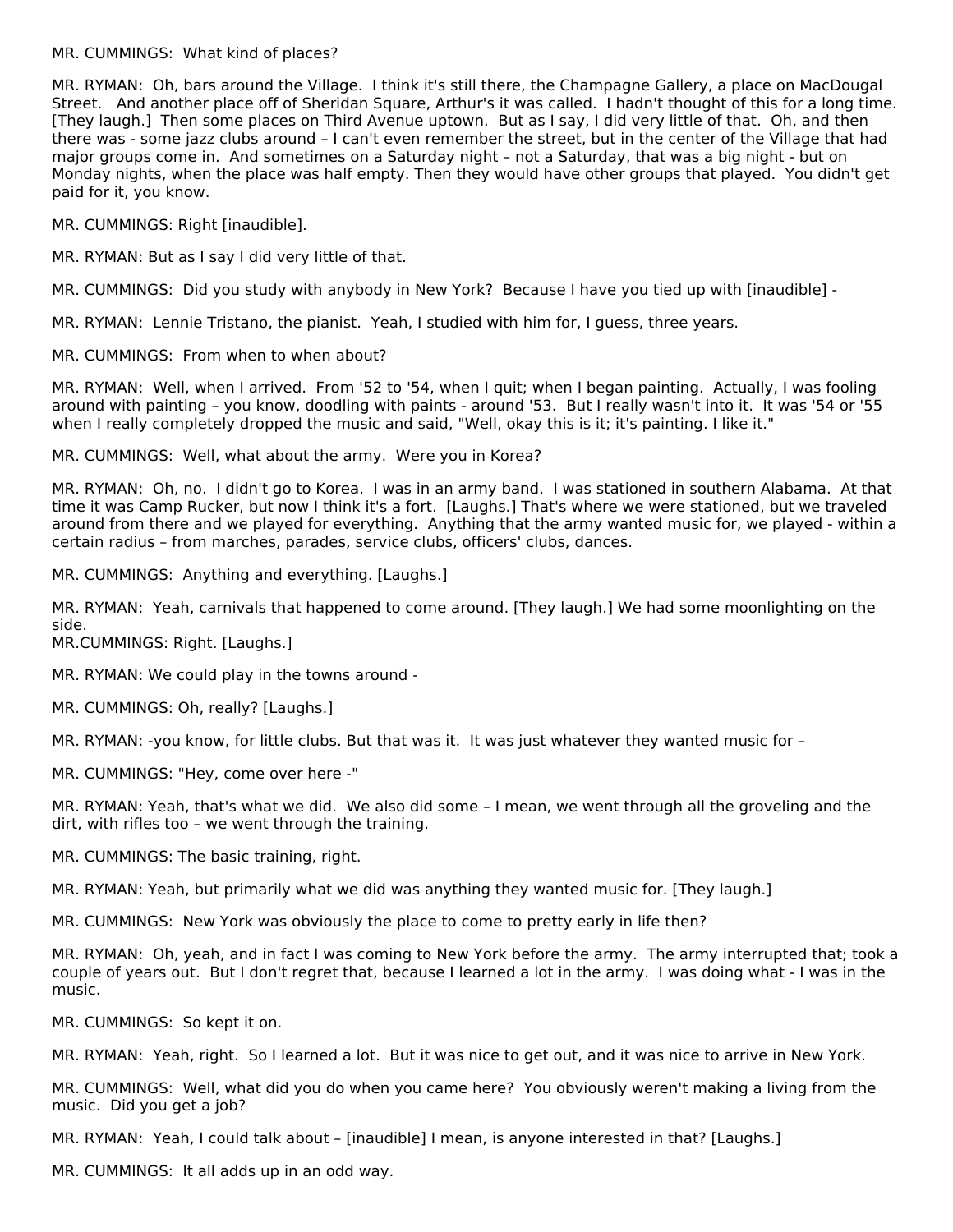MR. RYMAN: I came directly after I got out. Well, I spent a week at home, and then I took a bus. I had very little money. I had \$200 that I got from the army when – What do you call it?

#### MR. CUMMINGS: Muster you out?

MR. RYMAN: Muster me out. Right. I had \$200, maybe \$240 or so. I came here and I didn't know anyone in the city, although I came with a friend from the army. We got a place in a rooming house on 60th Street across from Bloomingdale's, which was run by a Russian cellist. He played cello and it was a very strange scene. [They laugh.] I don't even know how to begin to describe it. But we had this room and it was very inexpensive, \$8 a week or something like that. We had piano. And no gas, very little heat. You know, it was the usual. I immediately got in touch with Lennie Tristano to begin lessons, and well, that \$200 lasted for a long time. It lasted for about three or four months. I ate hamburgers at Riker's and canned beans and that kind of thing. The main thing was paying for the lessons, which was at that time \$5 a lesson.

#### MR. CUMMINGS: How did you pick him?

MR. RYMAN: Oh, a friend of mine had studied with him and recommended him, and said that's the person you should see. So, I knew about him. And I knew that he taught, and I knew that he had a group of students and a studio. So, it was a logical place for me to start.

Of course, I was very naïve at that time. I didn't know the city, I didn't know anyone, and I spent all my time just practicing. I was pretty much a recluse. Of course, I had no money to really go anywhere. It was a matter of paying the rent and eating and paying for the lessons. And that was all there was, you know. Well, of course, my \$200 ran out after a while, after three months. Well, I had to get a job. [They laugh.] I didn't have anything else.

My first job was as a messenger. I didn't want any kind of job with any real responsibility, because that would have been the end of everything. So it was just a matter of flunky job after flunky job. First as a messenger for an insurance company and then a mail room attendant and then I don't know. I went from one to another. I don't remember all of them. Once I was a traffic manager at a chinaware importing place. I mean assistant traffic manager. I was learning. But once they found out I wasn't really interested in it –

MR. CUMMINGS: That was the end.

MR. RYMAN: Yeah. So it was on and on from one job to another, just a matter of making sixty or seventy bucks a week or something to pay for everything. Then I finally got a job at the Modern Museum [Museum of Modern Art] as a guard.

MR. CUMMINGS: How'd that happen?

MR. RYMAN: That was very good. In fact, that was the beginning of an education, a very good education.

MR. CUMMINGS: What year was that?

MR. RYMAN: I think it was '54 or around that time.

MR. CUMMINGS: How'd you ever come to go there for a job in the first place?

MR. RYMAN: Well, through a friend, I met this woman – let's see, what's her name? She's still at the Modern – a very good person. [Inaudible.] Betsy Jones. She was a friend of a singing group called The Heathertones [1946- 1953], which now don't exist anymore, and I think they didn't last too long. But they were a popular singing group, The Heathertones, and she was good friends with them. And I met her there. I don't know how it came about. I just said, "Well, I needed a job." She worked at the Modern at that time. I don't know what her duties were there, certainly not what she is involved with now. I think she's a curator now [Associate Curator, Department of Paintings and Sculpture], right? But she said she would inquire about it. And then I inquired about it. So I went and anyway I got the job as a guard. I don't know how it happened.

MR. CUMMINGS: How'd you like that?

MR. RYMAN: That was really the best job I'd had. It didn't pay too badly. I think I got around \$80 a week instead of \$60.

MR. CUMMINGS: A lot of difference. [They laugh.]

MR. RYMAN: Well, it was a lot of aggravation, of course, and a lot of boredom. But what I got from it - In the first place, I could be pretty much left alone. I could see all the paintings, everything that came in and out of the Modern. Show after show. I got to see all the movies – not just once, but six times – because I used to also take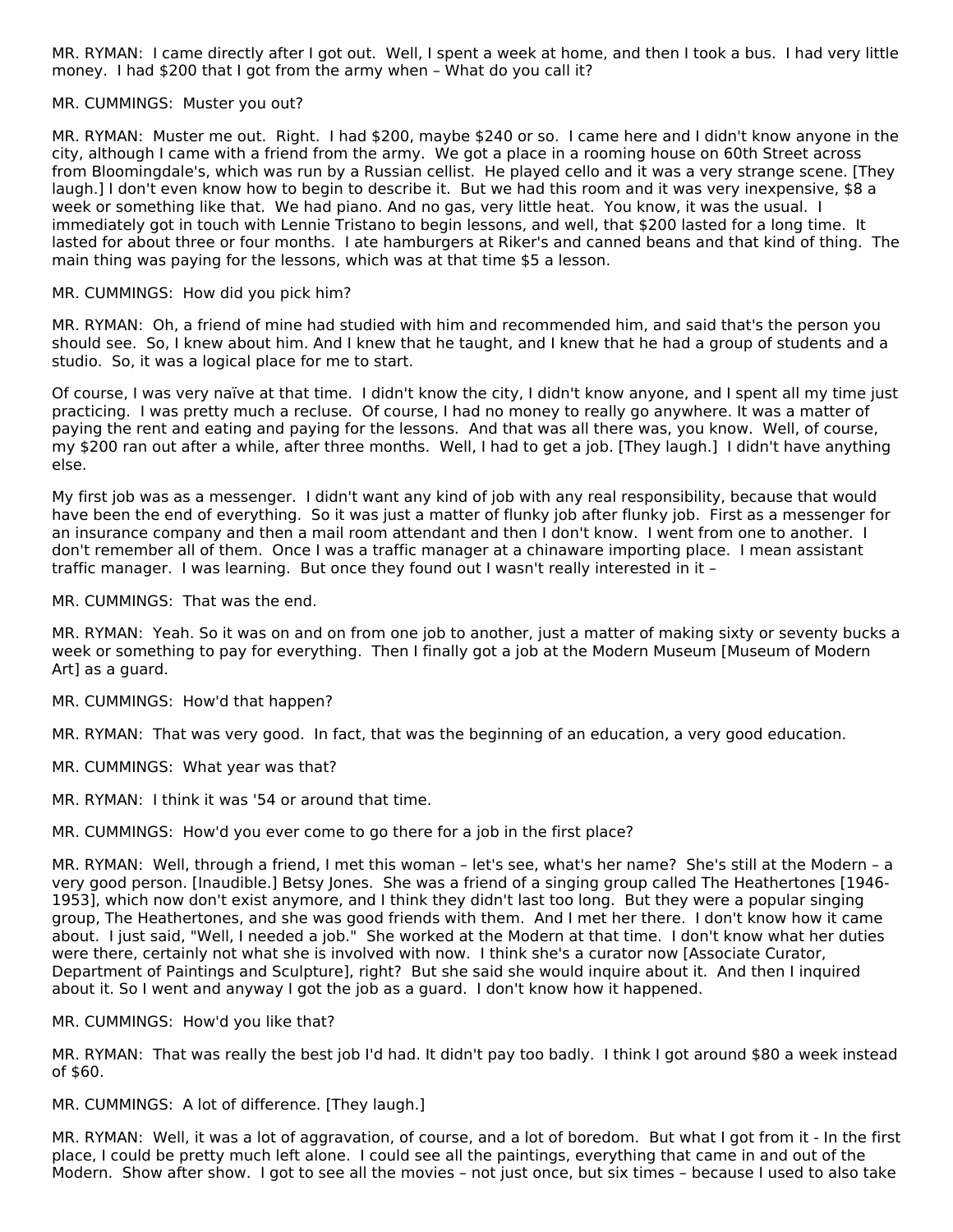tickets at the movies. So I got to experience a lot that I never would have otherwise, you know, from the collections and, as I say, the paintings and sculpture and everything that came in and out of the museum. I was there for, I guess, four or five years. Also, it was an advantage because the hours were pretty good, because the museum didn't open until eleven. That meant I could sleep late in the morning, and I could paint at night, you see. It was eleven to five, something like that. So that was a very good advantage. I learned a great deal from that, from being there and seeing the people; seeing the organization, how it worked; and, as I say, the art and movies and everything.

MR. CUMMINGS: Well, what about the actual activity of being a guard there? Some shows draw enormous numbers of people and others don't. I suppose it depends where you are. You know what –

MR. RYMAN: What do you mean?

MR. CUMMINGS: What your association with the public is?

MR. RYMAN: Well, as I said, it was a little boring and sometimes a little hectic. Sometimes, when they'd have openings at night, you'd have to work overtime, which I hated because I didn't want to spend that much time. But I got along well with everyone. It was just - You'd give directions to people and someone would say "Well, where is the Van Gogh?" "Second floor, first gallery -"

MR. CUMMINGS: You got to know where everything was.

MR. RYMAN: Oh, I knew where everything was.

MR. CUMMINGS: How'd you like the experience of being able to see the same pictures over and over and over? Weeks and months on end -

MR. RYMAN: Well, I never got tired of that. I would concentrate on different paintings each week or so, you know. Sometimes I would be into the Cezannes. Other times I would concentrate on the Matisses or the Picassos or other things.

Well, the big thing was not necessarily – once I learned their permanent collection pretty well. It was the oneman shows, those special shows that came in, that were really fantastic. That was always a new experience, a Monet show or – I can't even remember all of them. The Pollock show at that time. I remember people's reactions to many of these shows. They were angry sometimes. Or, you know, a lot of people liked it.

And, of course, I had the benefit of lectures that went on and all of the activities.

MR. CUMMINGS: There were some good, little side-effects.

MR. RYMAN: Yeah, as I say, it was the best thing that I could have done.

MR. CUMMINGS: Well, this was also your first introduction to art history, wasn't it?

MR. RYMAN: Yeah, right. I mean, although I'd been through the museums and galleries, not so many galleries actually, mostly museums – the Met and all – before this. But this was a very educational job.

MR. CUMMINGS: Well they've often had artists working as guards there. Were there any when you were there?

MR. RYMAN: That's right. At that time they seemed to encourage artists, or at least student artists. I wasn't really an artist then. Dan Flavin was there. Let's see, I can't remember - there were quite few painters, Bill Sharp. I haven't seen him in a long time. Sol LeWitt was there. In fact, that's where we first met. Only he wasn't a guard. He was selling tickets, I think; or he was working with the books and magazines.

MR. CUMMINGS: The bookstore.

MR. RYMAN: Yeah, right. Sol was there and they were – they would work for awhile, and then they'd leave. I stayed there the longest practically of anyone. Dan, after he left the Modern, went to the Museum of Natural History as a guard.

MR. CUMMINGS: Really?

MR. RYMAN: Yeah [laughs]. That was his second job. I don't know what he did after that [laughs]. He, well, he didn't get along too well at the Modern. I don't know. He was very –

MR. CUMMINGS: Was it difficult to work there, or was it fairly easy?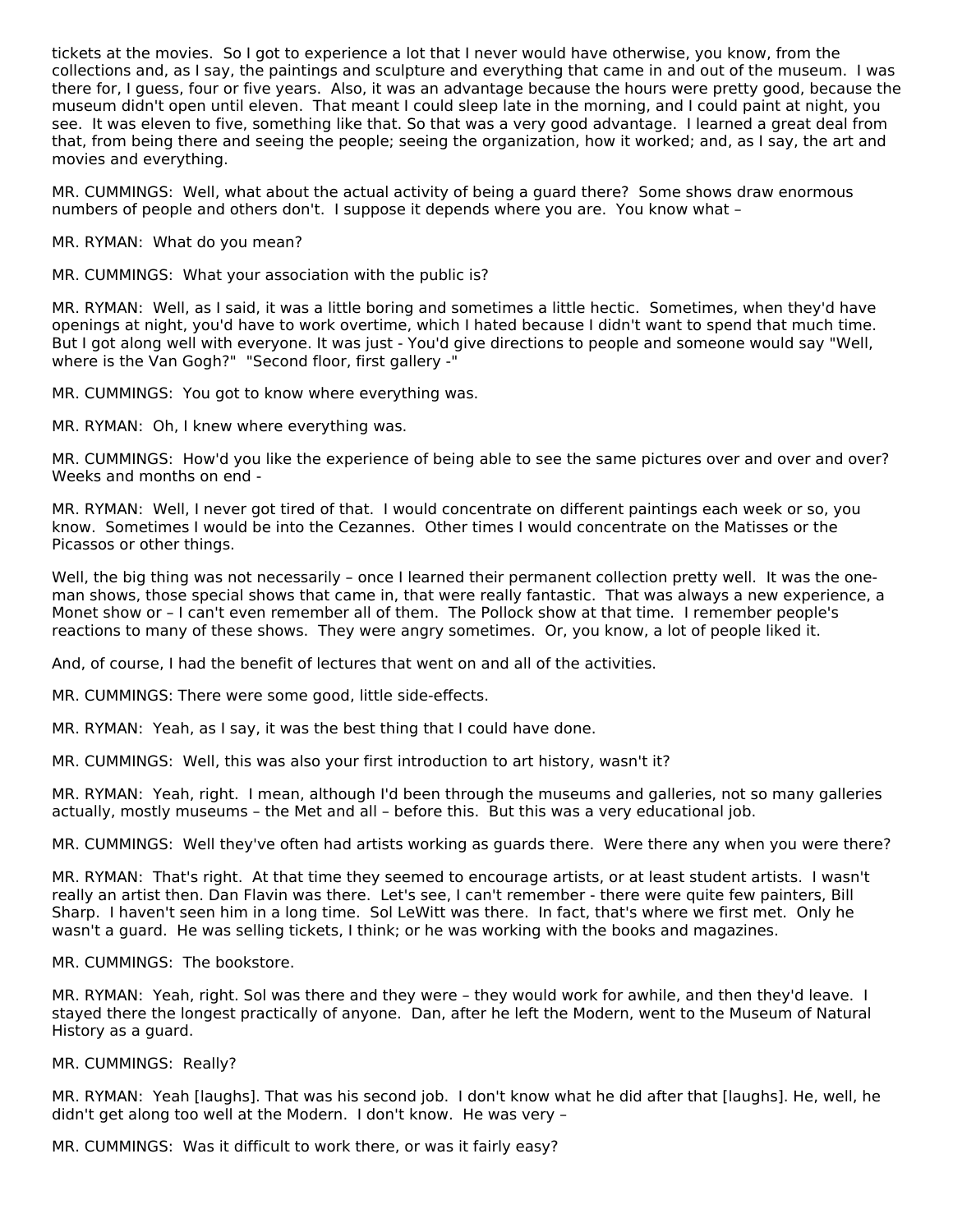MR. RYMAN: Oh, no. It was very easy. There were hectic times, and there were some hassles, and sometimes it would be very tiring and, as I said, boring on occasion.

MR. CUMMINGS: What caused the boredom? Was it lack of anything to do?

MR. RYMAN: Well, yeah, the walking around so much and too much of the same thing five days a week. You'd get a little buggy sometimes. But for the most part, it was very good for me.

MR. CUMMINGS: What kind of painting were you doing then?

MR. RYMAN: Well, I was just beginning to paint and I was –

MR. CUMMINGS: You never studied painting with anybody though, did you?

MR. RYMAN: No, no. I went through everything that any student goes through. Well, I did take one course in drawing, figure drawing.

MR. CUMMINGS: Where at?

MR. RYMAN: At the American Art School [American Artist's School]. It was a terrible course. I quit after six weeks. Drawing from the model, the plaster-casts, and they had all this worked out – you know, number one shading, number two shading, three, four.

MR. CUMMINGS: The whole system.

MR. RYMAN: Yeah, it was really a mechanical kind of thing, and I wasn't interested in doing that anyway. I just wanted to have some experience with it, and it was awful. I quit that. Oh no, I forgot. I took – Yes, the museum school had a course called Experimental Painting, and I took that. It was for adults.

MR. CUMMINGS: Oh, that was –

MR. RYMAN: What's his name? Who was the head of that then [Director of Education]?

MR. CUMMINGS: The man who was there for all those years?

MR. RYMAN: Yeah. He was a short man, very energetic.

MR. CUMMINGS: D'Amico.

MR. RYMAN: D'Amico. Yes, right. What's his first name?

MR. CUMMINGS: Victor.

MR. RYMAN: Victor D'Amico, right. He was the head of -

MR. CUMMINGS: What kind of class was that? I've heard about those-

MR. RYMAN: Well, it was good for me, but it was strictly a beginning kind of class. It was a little of everything actually – drawing from models; sketching; working with paint and color; some instruction about color.

MR. CUMMINGS: Who taught those though? Do you remember?

MR. RYMAN: I don't remember his name, no. It was just someone, I have no idea who it was. But it only lasted a short time. It was three or four months a course, like once or twice a week, I don't remember, for two or three hours. And mostly you would go in and work. But it was a nice thing for me. It gave me a little insight into some of the techniques. You know, pastels and –

MR. CUMMINGS: Water color and -

MR. RYMAN: Yeah, right. And even though I didn't really do –

MR. CUMMINGS: - all the materials. Mm-hmm [affirmative].

MR. RYMAN: Yeah, right. Paper and canvas; that was the valuable thing.

MR. CUMMINGS: Going back again to the early first paintings, what kind of things were they? Were they figurative things or abstract things?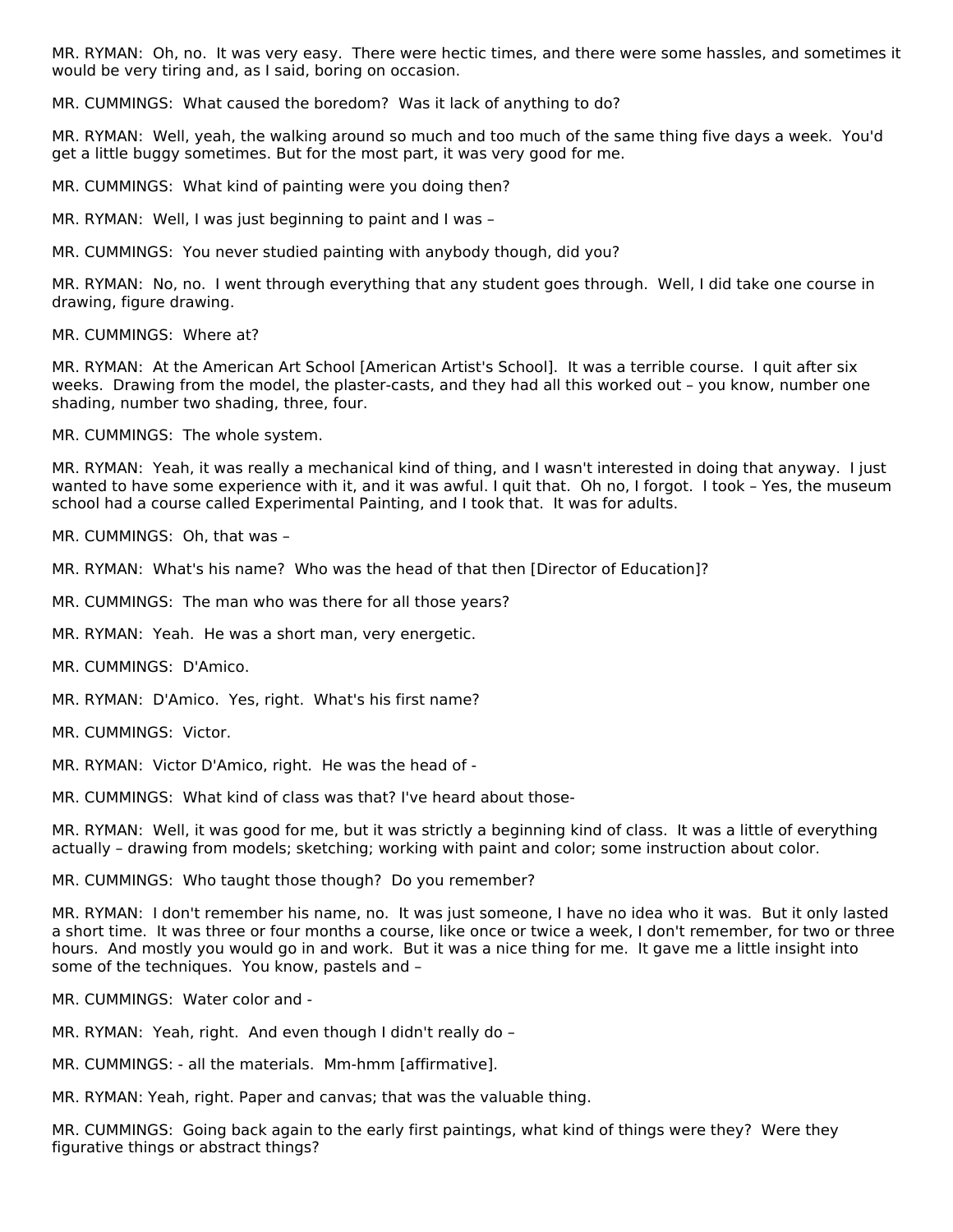MR. RYMAN: Well, as I say, they were things like all students do. I didn't know what I was doing. I was just painting. I was just doing things with paint. No, I never did any realistic paintings except for these drawings, as I said. No, they were always abstract. Oh, I worked -

MR. CUMMINGS: Why was that? Weren't you interested in representational art?

MR. RYMAN: No, never. No, because I decided right away that - I knew that I could do it. I mean, I could paint the figure if I wanted to, or I could paint a landscape. I knew I could do that, because it was just a matter of learning the technique. But I knew that really wasn't - if I could do it, anyone could do it.

MR. CUMMINGS: And it wasn't enough of a challenge.

MR. RYMAN: Yeah, that's right. If I was going to do something with the paint, and make something happen with it from me, then that would be much more important, and much more of a challenge. That's what it was. And so it was always abstract.

MR. CUMMINGS: What painters were you interested in, in those days?

MR. RYMAN: Oh, many, you know.

MR. CUMMINGS: Everybody and everything?

MR. RYMAN: Sure. You know, Matisse at one time. As I said, I was moved by many things. But I tried to always see what they were doing with the paint, how they worked with it, more than the - I was never interested too much in symbolism or story telling.

MR. CUMMINGS: Or what kind of image they used?

MR. RYMAN: Yeah. I could understand that, but that wasn't what it was all about really. It was how they put the painting together. I was interested in composition and color and paint handling. How one person would do something in a different way than another artist but still come out with the same strength, with a sureness I guess was what it was in the end. Authority, like Picasso or Van Gogh. When they painted something, it was as if it were just put right down, just no fooling around with it. It was right there.

MR. CUMMINGS: Bang. There it was [laughs].

MR. RYMAN: And, I mean, it always seemed like the easiest thing. Some of the best paintings always seem just like anyone could do it. They're so easy looking –

MR. CUMMINGS: It's part of the illusion.

MR. RYMAN: But that isn't so easy to get. It's always the paintings that aren't so good that have this struggled look, fussed with, or painted out and over.

MR. CUMMINGS: Well, were you reading books at this time? Did you read art history and other things?

MR. RYMAN: Yeah, yeah. I used the library at the Modern. Of course, that was another advantage. I had access to that. I didn't read so many books; mostly there I read magazines and articles and clippings and whatever catalogues, more than I read books. I would go through books. I would not really read them so much as just pick out certain things that interested me.

When I got into books was after I quit the Modern. I got another job at the public library, the art division. And that was excellent also as far as education goes. I was there for a year, and there again it was sort of a flunky job, you know.

MR. CUMMINGS: Running books or something?

MR. RYMAN: Page supervisor. But there I had access to tremendous amounts of material. In fact, that place really amazes me – what they have there. I worked on the scrapbooks and the folder files, and I knew the system. I learned the system backwards and forwards. I knew where to find anything – and all the huge picture books they had and the print collection –

MR. CUMMINGS: And Karl Kup, he was there.

MR. RYMAN: Yeah. That's right. He was the head of the Print Collection. So that was very valuable for me. For a year I did that after I left the Modern.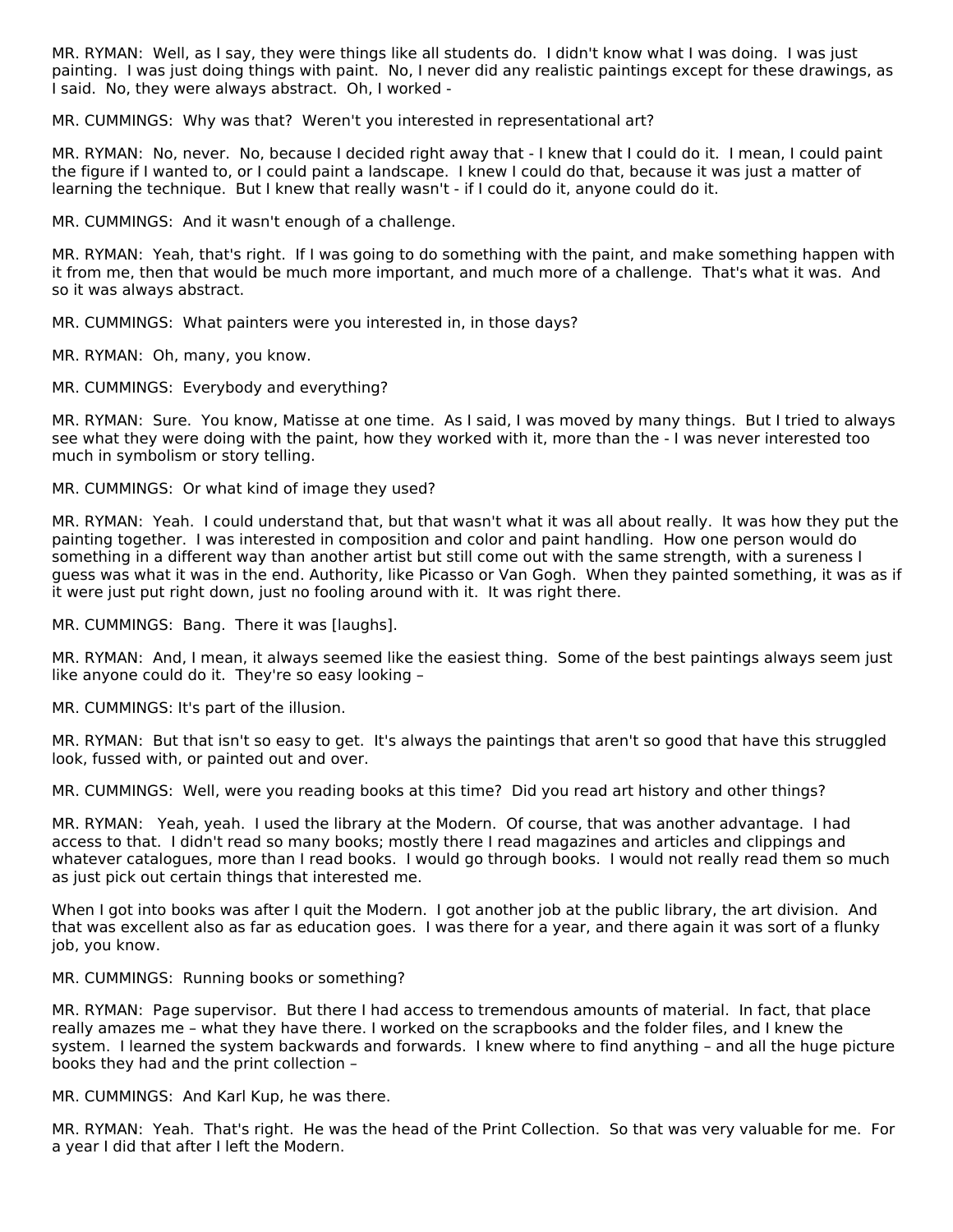MR. CUMMINGS: So, that gets us into 1960.

MR. RYMAN: Yeah. That was about 1960 when I left the library. And that was the last job like that that I had.

MR. CUMMINGS: Well, you had shown during the late fifties and early sixties in some of the Tenth Street galleries like the March [Gallery] and Brata [Gallery]?

MR. RYMAN: Yeah, in '58 and '57, I think. They were group shows at the March and Brata and –

MR. CUMMINGS: [inaudible]?

MR. RYMAN: I don't know, maybe a couple of other ones. Funny I can't remember those. But I was never a part of those galleries. I was never a member of the galleries. Usually I'd be invited, you know, for a Christmas show or something like that.

MR. CUMMINGS: Oh, right, when everybody brought their friends in.

MR. RYMAN: Yeah, right. It was when everyone –

MR. CUMMINGS: Filled up the walls. Yeah, I remember those shows. How did you like that? That was kind of the heyday of Tenth Street.

MR. RYMAN: Well, it was kind of an exciting time actually. It was very energetic there. A lot of action and people and artists were around, and some of the shows were very good actually. It was an interesting couple of years there with Tenth Street. I think that was an important time.

MR. CUMMINGS: You didn't have any interest in being in a gallery then or showing with anybody particularly?

MR. RYMAN: No. I could have. I could have joined one of the galleries, but I didn't like the idea of a cooperative. I mean, the way everything was run – kind of sloppily; and there was a lot of, oh, confusion. No, no. I thought the only thing is to have someone show my work – Well, I wanted to paint and not be involved in all of the politics and things. So, I never wanted to be in a cooperative gallery. That's changed a little now, of course. Cooperative galleries are a little – well, some of them anyway – are a little better.

MR. CUMMINGS: But, they're always full of politics I think.

MR. RYMAN: Yeah, there's always, you know –

MR. CUMMINGS: Somebody starting one for some reason or another.

MR. RYMAN: Right. And, you know, when you get so many artists together all trying to run something, it's really chaos. You know, it's just difficult. I mean, it was particularly then, but that might have changed a little.

MR. CUMMINGS: Well, when did you – when, for example, the pictures on the wall here, the photographs, when do they start? The earliest?

MR. RYMAN: The earliest one here is '57. I have a few from '56 but they're, you know, more student things. But around '57 and particularly '58 that's when things began to – well, I began to know a little more of what I wanted and what I was doing, you know.

MR. CUMMINGS: When did you start the, you know, the raw canvas things that are –how can you describe – you know, off the stretchers, or something?

MR. RYMAN: Oh yeah. Well, those – huh – I don't know exactly. There were a few in '58, some in '59. But I was doing paintings on stretchers also, you know. But mostly around '64 – '63 I guess, I did quite a large group of paintings, you know not on stretchers. But it wasn't anything special. It was just that I wanted the nakedness, you know, just the surface and the paint. And really I didn't know what to do with them, so I put them under glass, you know in a glass frame.

MR. CUMMINGS: Right, right. So the whole kind of thread is of work that goes on, you know like the metal ones, the support itself is not there almost, and some of the things on paper and cardboard it's–

MR. RYMAN: Yeah. Well I – For a long time, and always and still, I like this very – I wanted it to be as simple, I mean as direct, without any interference. For instance, years ago in '59 I think, '58 – no it was a lot earlier than that. Well anyway, when I first saw Rothko, I didn't know what to make of it. There was this very naked canvas with no frame on it and not even a strip, not even tape, you know, just the canvas. I was very impressed by that, by Rothko's sensibility. As I say, when I first saw that, I didn't know what to make of it; but then I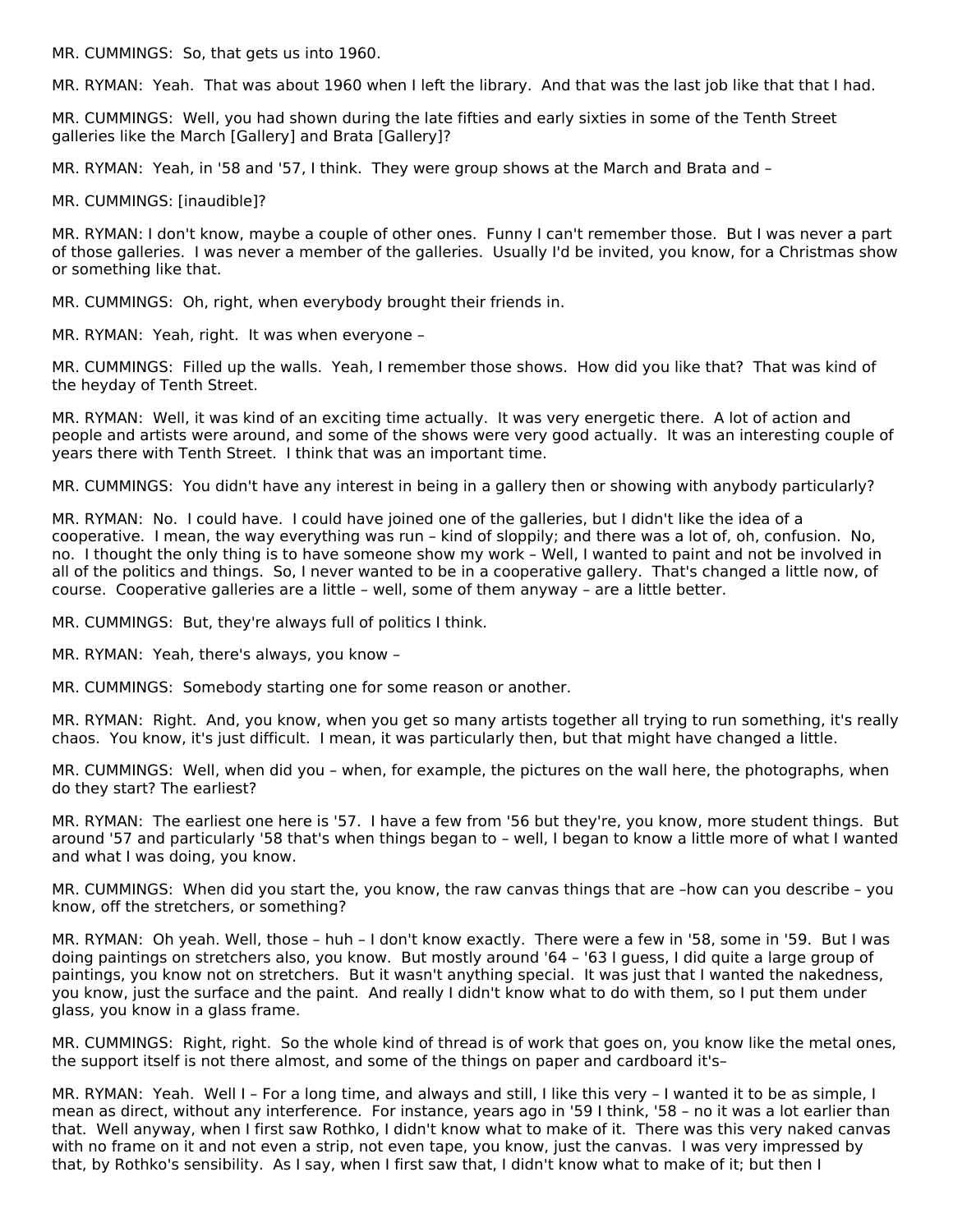understood it later. And I guess I wanted that, too. I wanted just –

MR. CUMMINGS: That straight confrontation-

MR. RYMAN: Yeah, and no frames. Although since that time, I have used frames, you know, taped frames and paper frames. I've used – but they're always kept very to the point. Nothing is there that doesn't need to be there. If I use a frame, a paper frame or a tape frame, it's because that's part of the painting. It's not because it's some kind of decoration. It's there for a reason, to pull the painting out onto the wall and not to confine. My frames never confine paintings.

MR. CUMMINGS: Just to hold it up so you can see it.

MR. RYMAN: Yeah, but also to point, I mean visually point, you know with some tape strips or something, to expand the visual vision of the painting. And with the paper frames, they were always translucent so you saw the wall and you saw it was just kind of a, there again, an expansion of the painting itself. And a contrast; of course, it served as that, too. But never a thing that was boxed or confined, whereas the usual frames do that.

MR. CUMMINGS: So it's very open-ended. But it doesn't still blend off into the wall or anything. They all stand out very much.

MR. RYMAN: Yeah.

MR. CUMMINGS: [Inaudible].

MR. RYMAN: Oh yeah, well yeah they are. They're objects, there's no question.

MR. CUMMINGS: You know the early ones that I'm sitting and looking at, all these are early pictures, there's that grid-system-structure underneath. And As I remember, you had painted bright colors and then kind of gone over them with white or something. I don't remember exactly.

MR. RYMAN: Yeah. I used a lot of color. And at the beginning when I first began the – well, the white paintings if you want to call them – I would begin by putting down a lot of color and then it was always a matter of taking out, painting out the color; painting out the painting to where I ended up with very little color left. And it was painted over, but maybe a little red here or a blue shape slightly on the edge. The edges were very important. But it was always subtracting, you know, putting a lot of color and then subtracting with the white.

MR. CUMMINGS: Why'd you use white though? What was the -

MR. RYMAN: Well, I don't know. It didn't get in the way, you know. It was very neutral, I guess; I don't know. I mean, you don't usually paint out with a color. You paint out with a white, and that's how it began really. It just kind of evolved. And then at one point, I just decided: Well, I'm putting this color down, and I'm really not that interested in the color that I'm putting down. I'm only doing it because somehow being a painter I should use color. But here I am painting it out, so why not get this down a little stronger and not put the color on in the first place? And then, begin with the white and make something happen with that, rather than when I'm painting out the color.

MR. CUMMINGS: What started the grid systems and the use of the squares? Because that's a fairly consistent quality.

MR. RYMAN: Of course, a grid is a very classical – Probably every artist, every painter that ever worked, has used a grid in some way or another because it's simply – I mean, you see the old master drawings. Well, of course now, they did it for different reasons. Everyone did it for different reasons. You know, you'll see a grid where they either scaled up a drawing, or did a drawing for a painting. You know, they could scale it up with the grid. But, of course, the grid is always one of the most direct visual things, because you have the horizontal and the vertical [laughs]. You know, and they cross. And that's really very perfect. It's a very perfect, nice thing. Simple and right, this grid. I never used it myself to scale anything. I only used it as a visual guide, anchor, if you want to call it that. If you have the horizontal and vertical lines, and then if you have other things, other movement no matter what, with paint or drawing, then it's a very direct visual approach, a very right thing. I don't always use that, but –

MR. CUMMINGS: No, but it appears here and there. You sense it kind of underneath, even some of the more recent things.

MR. RYMAN: Well, of course with the circle, the drawing that I did on the circle – paper, which there were five of – that worked very well, I mean visually, because you had the horizontal and vertical straight lines and they were broken by the circle space, I mean the space of the circle, which contrasted with that and contradicted it. And also none of the lines were the same length, because of the circular space, so that it worked very well in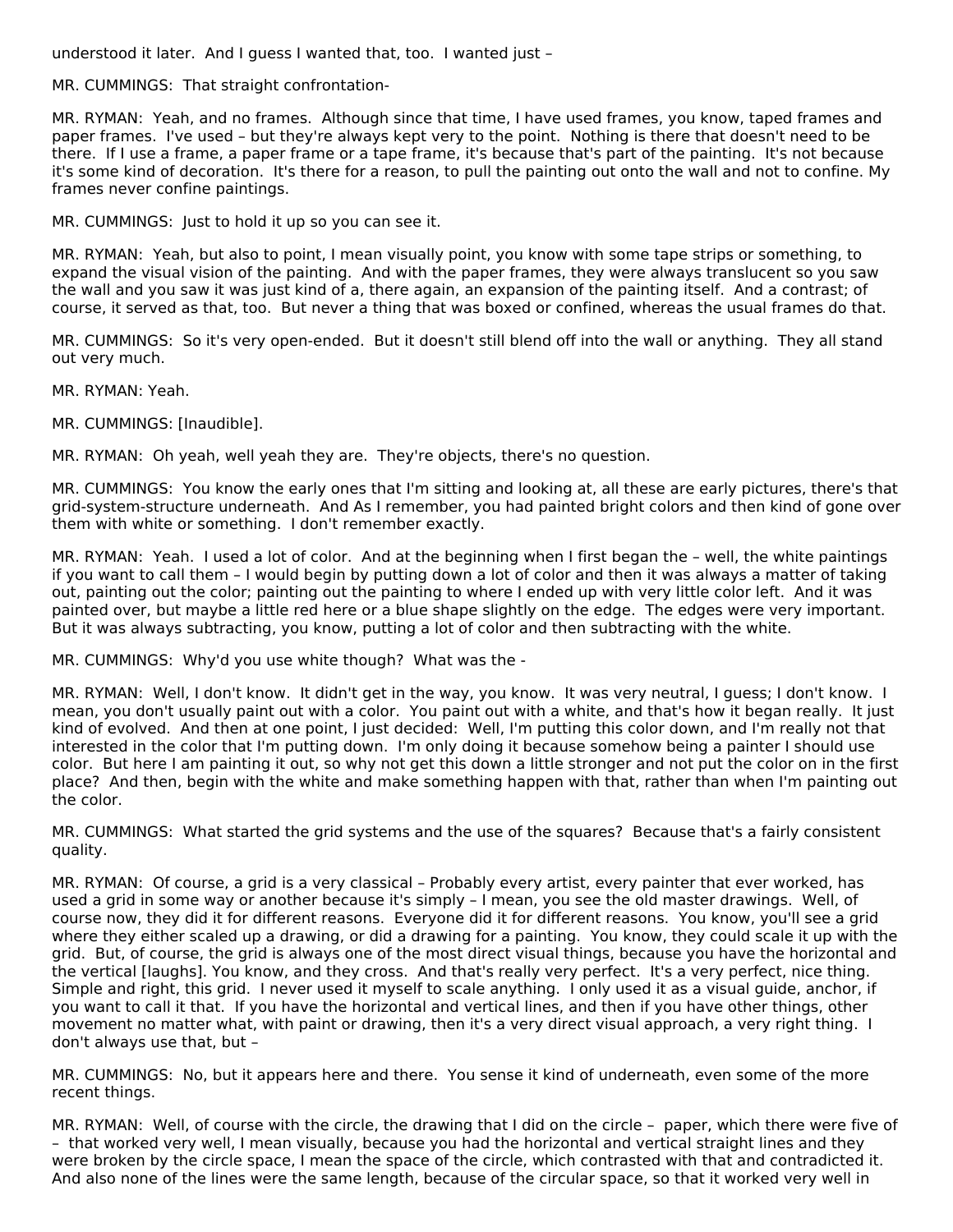that sense. I mean, in the visual rightness of it.

MR. CUMMINGS: What led you into the circle? Because there's that and what, some prints of the circle, aren't they?

MR. RYMAN: Well, I don't know exactly. But the circle was a very – I'd worked, you know, on the square space and that I liked very much right from the beginning. In fact, almost from the beginning I worked on a square. I don't know why. I mean, except that I liked the equal sides. You know, it wasn't two sides longer than two sides, it was –

MR. CUMMINGS: The same all the way around.

MR. RYMAN: It was – the square, which seemed to me the perfect space to paint on, I mean as far as what I wanted to do with the paint. And then the circle, of course, that is a very perfect shape to work on too because there are no corners. There are no, I mean, they're almost – there are no sides. It just –

MR. CUMMINGS: Goes on.

MR. RYMAN: Yeah [laughs]. It's just a circle. So the challenge was interesting because there were no corners. And the circle is very similar to the square, I mean in being very –

MR. CUMMINGS: Proportioned.

MR. RYMAN: Yeah, equal. Everything is equal. And I guess that's how it came about. I wanted to try it and see what I could do on the circle space. I've never done a circular painting. I've only done the one circle drawing which was five parts, and the recent lithograph which was a circle. I've never done a circular painting. I don't know why. Somehow the painting doesn't [laughs] – I don't know, maybe I will do a circle painting. It just never lent itself into that the same way that drawings did or the lithograph did.

Actually, the lithograph [Circle Lithograph, 1971] came about – I had done the Two Stones [1971] lithograph in Halifax; and they said, well, if you'd like to do another one, let us know. And I had no plans to do another one; I had nothing. And then it just occurred to me, I wonder if they can print on a circle space? Because I had never seen it, lithograph on a circle space. I don't mean a circle image, you know, but the actual space being circular. I called them and I said, "Can you print on a circle?" And they said, "Well, I don't know, maybe we can." [Laughs]

So they made an aluminum template, you know, to tear the paper. And so I came and then I worked out the print. The dimensions were decided, and the type of paper, and the ink and the size, and all of that. And it turned out that they could. There again, it was just another challenge, you know, to do a lithograph on a circular space because I'd never seen one. I don't know that there are any. Maybe there are.

MR. CUMMINGS: So you were pleased with the solution then?

MR. RYMAN: Yes.

MR. CUMMINGS: I mean, it did work for it?

MR. RYMAN: Yeah. It took much longer than the first lithograph to do, because there were many trials. I didn't know the – Well, you know, first we tried different papers, and we tried – I got the size pretty much down. Oh, well, I won't go into that. It's a long story. Many decisions were made on that lithograph. But it finally ended up, I think, to be very good. I mean I got rid of all the unnecessary [laughs] things, and the paper was right, and the writing on it was where I wanted it.

MR. CUMMINGS: It worked.

MR. RYMAN: Yeah, right.

[END OF TAPE 1, SIDE 1]

MR. CUMMINGS: It's the seventh of November, 1972 and this is side two. On the other side, you'd just finished talking about making the round print. You've made other prints, right, besides that circular one?

MR. RYMAN: Yeah. There was the first one which was the Two Stones. Two of the limestones that were clamped together and the actual stones were printed.

MR. CUMMINGS: How did it come about to make those prints? I mean, were you asked? Did you want to do -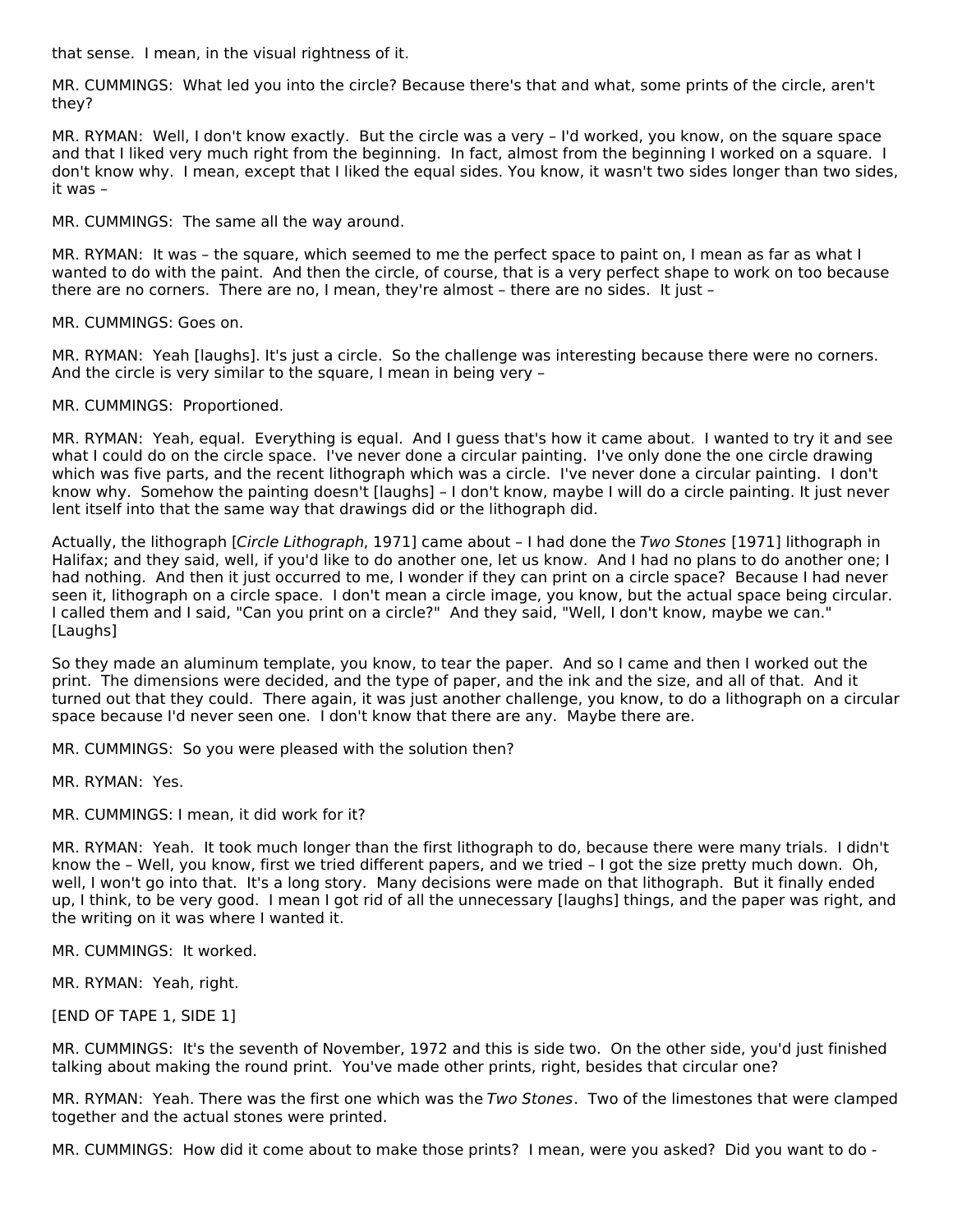MR. RYMAN: Oh, yeah. I was asked by the people at Nova Scotia [College of Art and Design] if I'd like to make a print, a lithograph. I was thinking about etching at the moment, and I said yes I would. I'd had this idea with the stone and, well, first it was to print one stone. I'd had that earlier with a printer here in New York in '65 to print one stone, and we did one trial proof of it but with a very small stone, just to see how it would look.

#### MR. CUMMINGS: Who was that?

MR. RYMAN: Irwin Hollander [master printer]. But at that time he was moving, and there was some financial problems and so we never did the print. I just forgot about it. Nothing was ever done about it until I was asked to do this lithograph. So I thought I'd continue with that. At first it started out to be one stone, and we went through all kinds of problems with the stones. They at first said what we can do is a photographic image of the stone. You know, we can just make it look like a stone or we can draw the stone and print it. But I said no, it has to be the actual stone itself printed, because I don't want the image on the stone printed. I just want the stone.

MR. CUMMINGS: The whole shape with the rough edges and everything.

MR. RYMAN: Yeah, and, well, with ink of course. So before it came to the actual trials, I decided to print two stones instead of one because with two they were locked together in a wooden frame so that they wouldn't bounce when the press went across it. I thought then I would have the edges be smooth where the press – I mean it'd be a hard edge where the press moved across and soft edges where it wouldn't, where the press would have to stop before it went off the edge of the stone so that it wouldn't flip the stones or break the stones. So I decided on two stones, and we were fortunate in finding two stones that were pretty similar. I mean, I wanted them pretty much alike. They were both rectangular, and they were ground down so that they were even, so that when the press rolled over them, so they would both print. Then there were a lot of problems with the paper and the ink; and the size of the print; the chop; the pressure of the press, how much we wanted to emboss it. Those things we went through. But that was it really. And as I say, it was just fortunate that we got two stones that were very equal.

MR. CUMMINGS: Well, were you happy with the results?

MR. RYMAN: Oh, very much so. And it was very intense. There were a lot of decisions. It was similar to the circle lithograph. Most of the decisions were worked out as to the stones and locking them together and everything were worked out over the phone. Then when I went to Halifax, it was a twenty-four-hour day. I decided on the paper and the size and the torn edges, and as I say, the pressure – It went very quickly, you know, everything was decided on and the edition number and –

MR. CUMMINGS: That's not a large edition is it?

MR. RYMAN: No. It was fifty. Plus, I think, there were five artist's proofs.

MR. CUMMINGS: Have you liked this activity of making prints? Do you find it congenial or is it difficult?

MR. RYMAN: Well, I'd never thought about making prints until recently. You know, I had never really had the opportunity. I just began it because I thought it would be a challenge and an interesting process to try to work in, and so it began with the two stones and then the circle lithograph. That came about - I guess maybe I talked about this before.

#### MR. CUMMINGS: Yeah, right.

MR. RYMAN: Well, they asked me if I wanted to do another one, and I didn't have any idea. Anyway then came the etchings, and I did those because there again I'd never done etchings before. It's a whole different process, and I thought why not try it and see what I can do with it. It was very interesting, the etching process I mean, very different than the lithography.

MR. CUMMINGS: Which do you prefer? Or do they do different things for you?

MR. RYMAN: Oh, and then I did one silkscreen also. I don't know. I don't have any plans to do any more right now. They're both interesting. I guess the etching is a little - the etching process is certainly more complex in a way, I mean more in an almost archaic -

MR. CUMMINGS: [Laughs] all the technical –

MR. RYMAN: Yeah. All this stuff you have to go through to get the print, with acid and rosin and all that; and the biting; and the press itself; and the wetting of the paper. Whereas, you don't have all of that so much in lithography. Of course, the results are – with the etching - very good. It's different.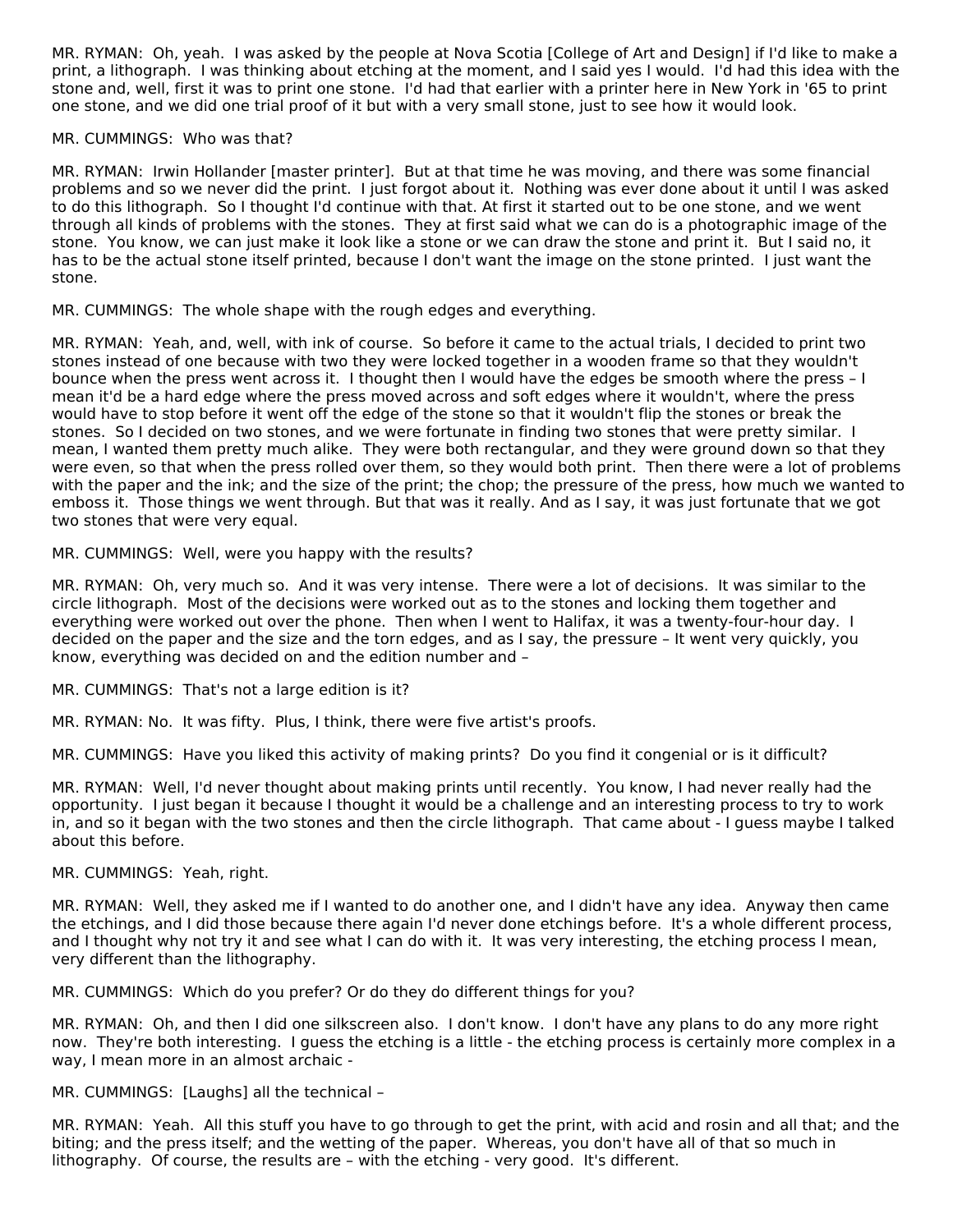#### MR. CUMMINGS: You find it's a stronger image?

MR. RYMAN: Well, no, not necessarily. But you can build up ink with the etching, of course, which you can't with the lithograph. Well, you can there too. You see, they can do just about anything with any of these. [They laugh.] But they can fake an etching. They can emboss and they can do things with silkscreen and lithography. I mean, it takes someone with an eye for prints to really see the difference. I mean, the average person couldn't tell probably one from another, but there is a difference. I don't know that one is any better than the other. It's just –

MR. CUMMINGS: Different.

MR. RYMAN: Yeah.

MR. CUMMINGS: Well, let's go back to our chronology here for a bit. You had an exhibition where? Where was the first one-man show at?

MR. RYMAN: Well, that was at Paul Bianchini [Gallery, New York].

MR. CUMMINGS: That was Bianchini.

MR. RYMAN: And that was 1967, in April.

MR. CUMMINGS: But you had shown there in all sorts of group shows and things you had been in?

MR. RYMAN: Yeah, the group shows -

MR. CUMMINGS: Since March Gallery and Brata and those things.

MR. RYMAN: Yeah. Well, the first kind of group show where I showed more than one painting was at Alan Auslander [Gallery], in '64 I think it was. I'm not sure – around that time. But the first one-man show was at Paul Bianchini.

MR. CUMMINGS: How long did he represent you?

MR. RYMAN: Let's see, about three months I think. [They laugh]. Right after my show the gallery folded. That was in April and the gallery closed in June. So you can figure three months, I guess [laughs].

MR. CUMMINGS: He didn't handle you when he went private did he?

MR. RYMAN: No. Well, he had two early drawings of mine. But not so much -

MR. CUMMINGS: No paintings or anything.

MR. RYMAN: No, he had no paintings at all. No, he really didn't have anything.

MR. CUMMINGS: Well, you had an exhibition once with something called The Lannis Museum.

MR. RYMAN: Oh, yeah [laughs].

MR. CUMMINGS: Who was that again?

MR. RYMAN: Oh, that was Joseph Kosuth. As far as I know, I may be mistaken, it only lasted for a month. I mean, space was rented; and it was a gallery-type space. They had this one show. They may have had more, I'm not really sure. But the one show that I know about was just quite a large group show of documents. I can't remember now the title, the name of the show, but it had to do with books and documents [Normal Art, 1966]. Anyway, that was the Lannis Museum. I think it was called that because someone by the name of Lannis had put up the money for the space. But it only lasted a month or so.

MR. CUMMINGS: And that was it.

MR. RYMAN: But it was the Lannis Museum, no question about that.

- MR. CUMMINGS: Well what about Dwan [Gallery] -
- MR. RYMAN: I think the full title was Lannis Museum of Normal Art.
- MR. CUMMINGS: Oh, right, right, Normal Art.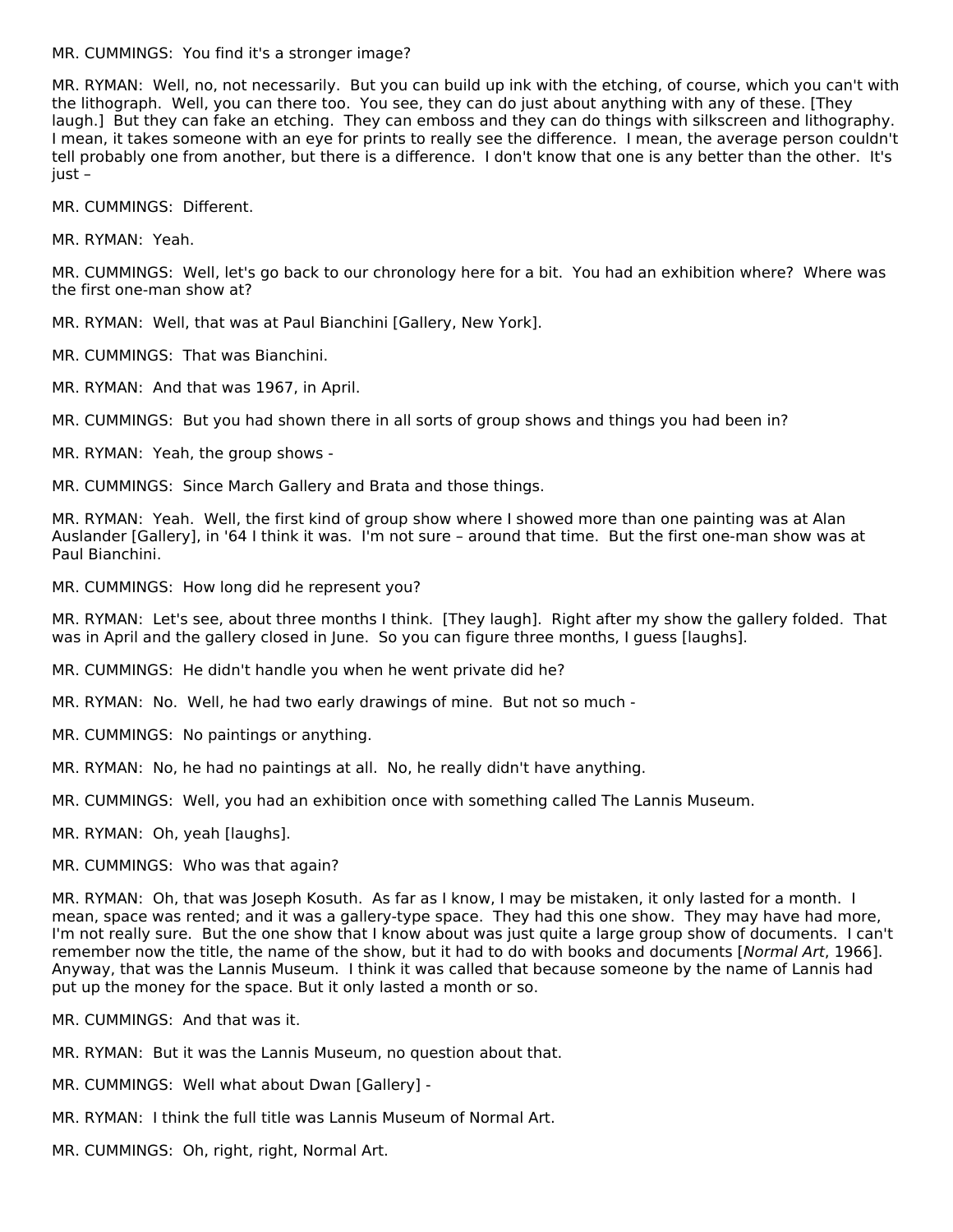What about Dwan? Because you got involved with her soon after that.

MR. RYMAN: Well, that was later. That wasn't until '70.

MR. CUMMINGS: Really? I thought that was before.

MR. CUMMINGS: No. Then the Fischbach [Gallery], after Paul Bianchini. I didn't show in New York until '69. I showed in Europe in '68 [Galerie Heiner Friedrich, Munich and Konrad Fischer, Dusseldorf]; but I had no gallery in New York until '69, with Marilyn Fischbach. I had a show there in '69 and '70 [Robert Ryman: Delta Paintings,1966].

MR. CUMMINGS: Well, who represented you between Bianchini and Fischbach, yourself?

MR. RYMAN: Well, really no one except Konrad Fischer in Dusseldorf and Heiner Friedrich in Munich. I had shows in both of those places.

Then a little later, in '69, [Galerie] Francoise Lambert in Milan and Yvon [Galerie Yvon Lambert] in Paris. Then also [Galleria] Sperone in Turin. Those people had a lot of my work. I guess probably Heiner Friedrich and Konrad Fischer had most of it, the work of those two years.

MR. CUMMINGS: What was it like showing in Europe and not showing here so much? .

MR. RYMAN: Well, I'd never been to Europe. That was my first time to Europe, in '68. And it was very good for me, very interesting, I mean, you know, the experience.

MR. CUMMINGS: Were you there just for your exhibition or did you travel around a bit?

MR. RYMAN: I traveled but it was all business. I mean, it was all for shows. I did very little sightseeing except for the town or city that I was in at the time. It wasn't any kind of vacation. In fact, it was very much work the whole time.

MR. CUMMINGS: Well, what kind of reception did you have in the German galleries?

MR. RYMAN: Oh, very good. They were at that time, and still I think, are – maybe not so much now but at that time – very enthusiastic about American art. They were very prosperous. A lot of people were buying work of American artists, I mean, not just me but all of the pop art and –

MR. CUMMINGS: How did you get associated with them in the first place?

MR. RYMAN: Well, first Heiner Friedrich had come by to my studio sometime ago, I guess '68, '67. And he wanted to have a show of my work. He liked it very much. Then shortly after that Konrad Fischer visited the studio, and he also wanted to do something immediately. And I said, "Okay."

MR. CUMMINGS: It all happened.

MR. RYMAN: Yeah, so I went over and did the shows there.

MR. CUMMINGS: So, you really had more shows in Europe than here, by the time you started showing.

MR. RYMAN: Oh, many more. Well, '69 was the biggest trip and also probably the worst on me physically [laughs], because I had a show at Friedrich's [Robert Ryman Drawings], Konrad's, Yvon's [Robert Ryman], Francoise's in Milan and in Basel at the museum there. The Kunst Museum. And also I was to have one in Turin at Sperone's. I had all these shows within a month's time, and I was going from one place to another. I had the paintings done for all of them except for one that I was going to do there. And well, that's quite a story.

But I broke down at the end and I caught a very bad cold. I was pretty ill and things went wrong; and things got lost in the shipping; and so I never did have the show at Sperone's because I just couldn't do it.

MR. CUMMINGS: But you had all the other ones?

MR. RYMAN: Yeah. So it ended up having the five shows.

MR. CUMMINGS: That's an awful lot of work, isn't it though? You know, enough paintings for five galleries at the same time.

MR. RYMAN: Yeah, it was. Yeah, and they were all different. I mean, they were not the same paintings by any means.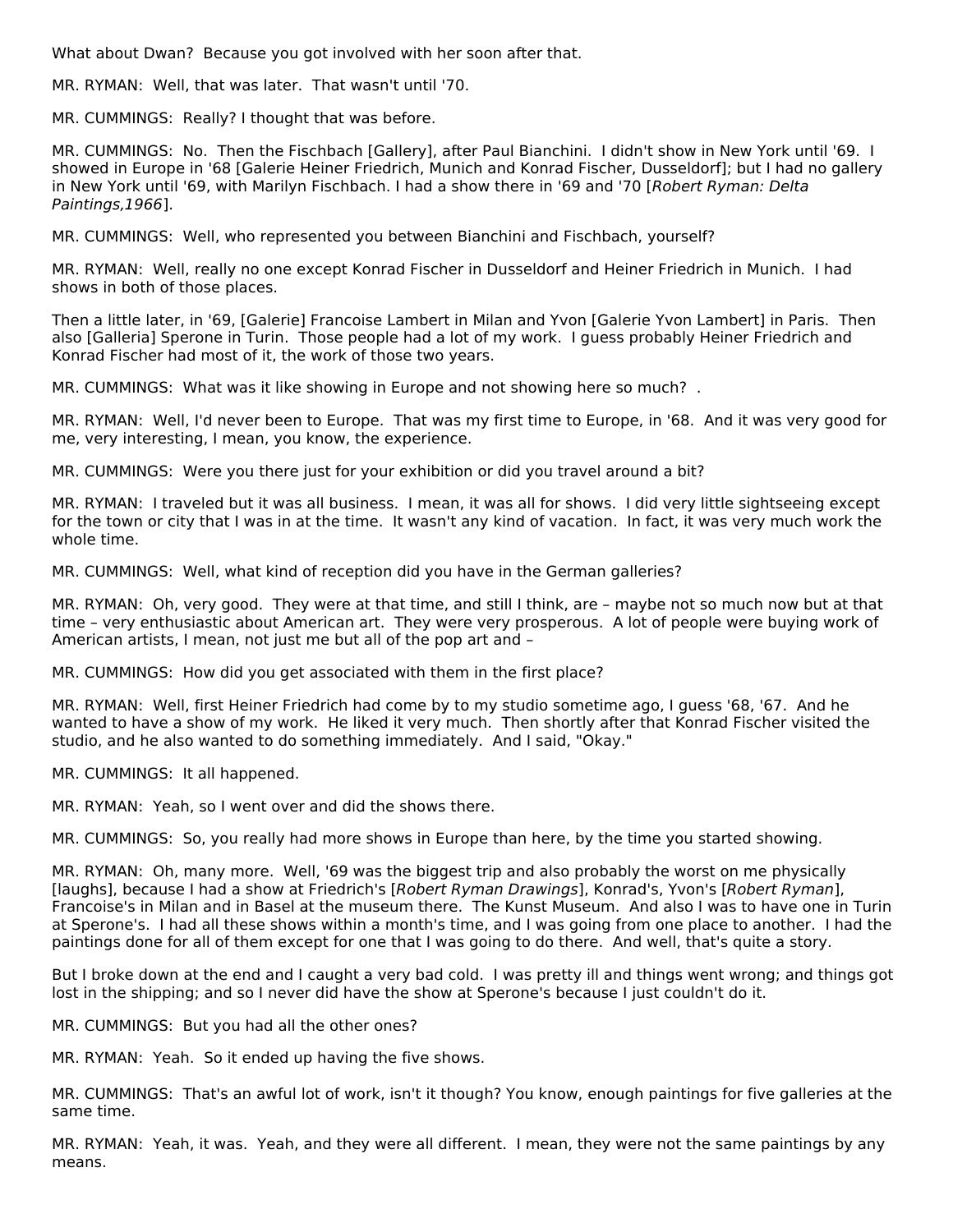#### MR. RYMAN: Different years?

MR. CUMMINGS: No. They were all recent work. Let's see, the paper paintings were shown at Konrad's. Oh, you're right. The group that were shown at Heiner's were 1968, and those were on the linen. And some paintings that I'd done on mylar were at Yvon's and also a different group at Francoise's.

#### MR. CUMMINGS: What was at Basel?

MR. RYMAN: Well, that was [laughs] - there was a snow storm, and the paintings were sent from Heiner's [in Munich] to be shown there [in Basel]. They were on linen also, but were not shown in that show [in Munich], they were to be shown there [in Basel]. One had gotten water damage from this snow storm. I don't know. They'd left the paintings out on the ramp in the snow or something. One was all right; that was shown. And then I did a new painting there [in Basel] that I had planned to do at Yvon's [in Paris] but I did it there instead.

And from there, I was going to Paris and so I had to reschedule my work for Paris [laughs] because I'd done what I was going to do in Paris at Basel. So there were two paintings, one very large one and one of five panels on mylar. They were fairly large panels, each a little over three feet each square.

MR. CUMMINGS: Well, you only started doing really large paintings recently didn't you? You know the ones in the Guggenheim show [Robert Ryman, 1972]; there were a couple of immense canvases there.

MR. RYMAN: Yeah. Those are the largest paintings on a single surface that I've done. I've done larger with panels before that, one that was at the Whitney Museum in that process thing [Anti-Illusion: Procedures/Materials, 1969].

MR. CUMMINGS: Oh, the process show.

But I'm just curious about this whole European business for another minute. What was your reception like with the artists and collectors and museum people? You had a whole view of it within a month visiting so many cities.

MR. RYMAN: As I say, it was very good. Of course, I couldn't speak the language. I don't speak German or French or Italian, so I couldn't communicate with everyone that I came in contact with. Of course, most of them spoke English, so it was really no problem. Still many of the artists and others didn't. So it was a little strained in that respect. But the reception was – Well, I felt good about my work. I felt that was good and it went really well.

MR. CUMMINGS: Have you continued to show there in the last few years?

MR. RYMAN: Well, I haven't in the last year. Well, I have yes, but I haven't been there. Yes, there were two shows at Heiner Friedrich's. He has since moved to Cologne, too. He has a gallery in Cologne and his print gallery is now in Munich. So there was a show both in Cologne [..] and in Munich [..] this last year. There was a show of the circle lithographs and the trial proofs of it in Munich. So I didn't actually go there. I haven't been to Europe in two years, but I am going now. There will be a show [1972-73] in London where I've never been.

MR. CUMMINGS: Where's that going to be?

MR. RYMAN: In December, the first of December at Lisson Gallery. Nicholas Logsdail is the person [founder]. And then I'll go to Dusseldorf and do a show at Konrad Fischer's. But I don't want to go any place else.

MR. CUMMINGS: [Laughs.] That's enough there. No more five shows in -

MR. RYMAN: In fact, I had a breakdown after the '69 trip [laughs].

MR. CUMMINGS: That's very exhausting.

Well, who has your work? Fischbach still represents you now?

MR. RYMAN: No. No, they don't.

MR. CUMMINGS: That's right. It's Weber [John Weber Gallery, New York].

MR. RYMAN: Marilyn Fischbach has some paintings of mine, mostly that she has in her own collection. I really don't know if they are for sale or not, but she does have oh, I guess five, six, seven paintings that she owns. But I'm not actually represented there.

MR. CUMMINGS: Then you were with Dwan, right? Then Weber became Dwan.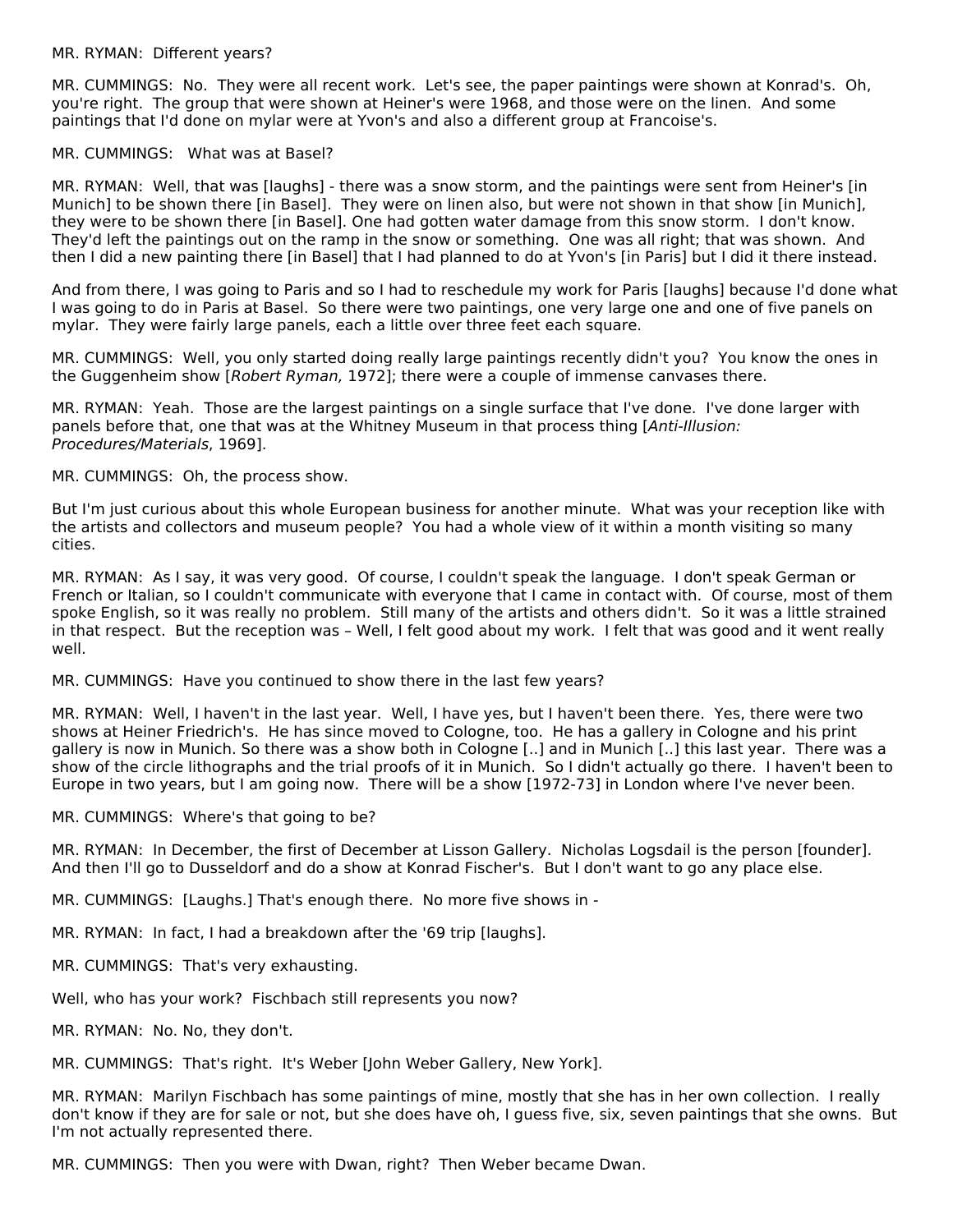MR. RYMAN: Yeah. Well, at Dwan the situation came about because I thought it would be interesting to have a show in the Dwan space and also the Fischbach space at the same time. Since they were both in the same building and only three floors apart, it would be ideal. And so we worked that out and that was in '70 [1971], I guess.

MR. CUMMINGS: Right.

MR. RYMAN: And so there was the double show with Dwan and Fischbach. My thinking at the time was that I wasn't represented by Fischbach exclusively or Dwan exclusively; but I was represented by many people, Dwan, Fischbach, and the European galleries. As long as I kept the shows different in each place, there shouldn't be too much friction as to prices; because no one would have the same thing that everyone else had.

MR. CUMMINGS: Did it get complicated?

MR. RYMAN: Yeah. [They laugh.] It got out of hand, and it was too complicated.

MR. CUMMINGS: Too much.

MR. RYMAN: I mean businesswise. Ideally, I guess it should have worked out right. I didn't like the idea of being owned by any one person, or being the exclusive property of any one gallery, you know.

MR. CUMMINGS: They could each have their piece of the pie.

MR. RYMAN: I wanted to be able to show wherever, whoever had a good space and was willing to work at it. But anyway, the Dwan folded right after that, and then I pretty much went with John Weber and his space because, as I said, it was getting complicated and it was a better situation.

MR. CUMMINGS: What about the Guggenheim show [Robert Ryman, 1972]? How did that come about?

MR. RYMAN: Well, very surprisingly for me, Diane Waldman [Curator] asked me if I wanted to have a show of my work at the Guggenheim. At first it was to be a show with Bob [Robert] Mangold and myself together. But then the plans were changed by Diane. She didn't really say what reason she changed her mind, but I assume because it would be maybe a little confusing with the two of us in one show because of certain similarities of the work; and possibly also because there wasn't enough space at the time for both of us. So it was decided that there would be two separate shows. That's really the way it came about, and she just asked if I wanted to do it and I said yes, fine. I didn't know what would be in the show. Actually, I planned to have all new work in the show but that didn't come about because –

MR. CUMMINGS: How was the work selected? Did you do it with her?

MR. RYMAN: We both did it. I decided I didn't want any work before 1965 in the show. I mean, there was never any intention for it to be a retrospective in any way, because that would have taken up the whole museum, and then some, if we had really done that kind of thing. But it isn't time for that kind of thing, I don't think, so I wanted it to be a very concise group.

MR. CUMMINGS: Kind of recent paintings –

MR. RYMAN: Recent work, a very good showing of examples of certain series and certain recent work. That was really the main thing. It was to be whatever we could get hold of actually. It turned out to be from '65 to the present and then, of course, not only what we could get hold of, but what would fit in the space, you know. There was just so much space.

MR. CUMMINGS: How did you like the installation and everything? Did it work for you as an exhibition?

MR. RYMAN: Yeah, I was pleased with it.

MR. CUMMINGS: The space worked all right with those bays? [They laugh].

MR. RYMAN: Well, the Guggenheim – Well, I don't have to explain that; it's the strangest museum in the world, you know. There isn't anything like it. You just have to do the best you can with the curved walls and those bays.

MR. CUMMINGS: And that was it?

Well, what was the reaction that you got? It's been eight or nine months now. It was January, wasn't it or early in the year? What kind of reaction have you gotten from people – artists, dealers, collectors?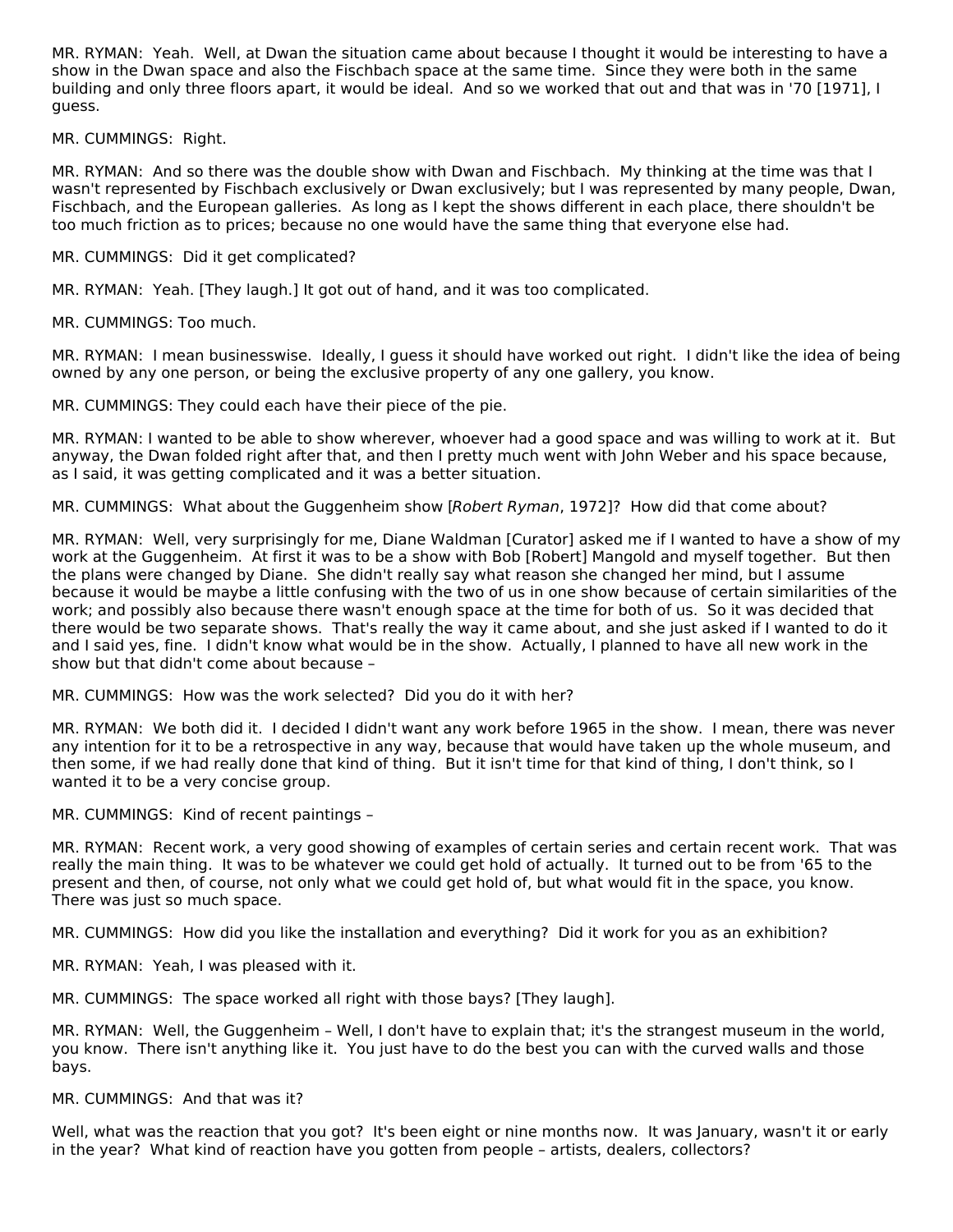MR. RYMAN: Lots of people liked it, I think. Some didn't like it.

MR. CUMMINGS: But was it useful from your point of view as far as people becoming interested in your work is concerned?

MR. RYMAN: Oh, sure, because a lot of people got to see the work. Much of it, even though it was older work, had never really been seen here in New York. A few of them had, but very few. Some were from private collections in Europe, and I would say only maybe three or four [telephone rings] paintings of the whole group had been seen here in New York.

[Audio break]

MR. CUMMINGS: Well, do you think – just the one more thing on the Guggenheim - that it has affected your market in any way?

MR. RYMAN: It could be, indirectly.

MR. CUMMINGS: It's hard to tell.

MR. RYMAN: I don't know exactly, but I would think so. It is a prestige kind of thing to have a show at a major museum in New York, and many people saw it who had not seen the work before. So I think it did have some kind of prestige value.

MR. CUMMINGS: Well, what was your reaction to seeing it, because you haven't seen these all together either?

MR. RYMAN: That's right. It was interesting for me [laughs], and it was very good to see them together like that.

#### MR. CUMMINGS: In what way?

MR. RYMAN: Well, I could see, you know, the different years. The paintings have gone from one year to another year. Of course, many were left out and some really major ones were left out. But I could tell - I got the feeling of what I'd been doing, you know, because you could see them all there. But the main thing was putting the show together and then after it was up and I saw them all there and everything seemed right, then I forgot all about it. In fact, I only went to the show one time while it was up. I mean, I had seen it of course putting it up, [laughs] so I knew the show and I knew the paintings. But I really only went to the museum once, because it was done; it was finished and there wasn't any need to see it really because I had seen it.

MR. CUMMINGS: You know it's interesting, do your paintings look different to you in different circumstances? I mean the same painting in different galleries or different -

MR. RYMAN: Well, sometimes if the lighting isn't too good or if the space is cramped or the walls are maybe brick or something else, it might change things. But they –

MR. CUMMINGS: Stand up pretty well.

MR. RYMAN: Sure, they are always there.

MR. CUMMINGS: There's one thing I noticed, at least among the titles of the paintings. It seems as if they are done in series. Do you work in series or are they just titles in series sometimes? Like General or Veils or Standing or various things like that.

MR. RYMAN: Oh, yes –

MR. RYMAN: Is that a theme or is it just a handy title?

MR. RYMAN: No. Some are not titled, but I try to title them if I can because I think it's better for information just for –

MR. CUMMINGS: Discussion or records.

MR. RYMAN: That's right because you know what you're talking about.

MR. CUMMINGS: [Laughs].

MR. RYMAN: You know if you say number one or two it's kind of vague. But I try to pick titles that don't interfere with the work. The General title I meant just as general. I mean, general anything, not as anything specific.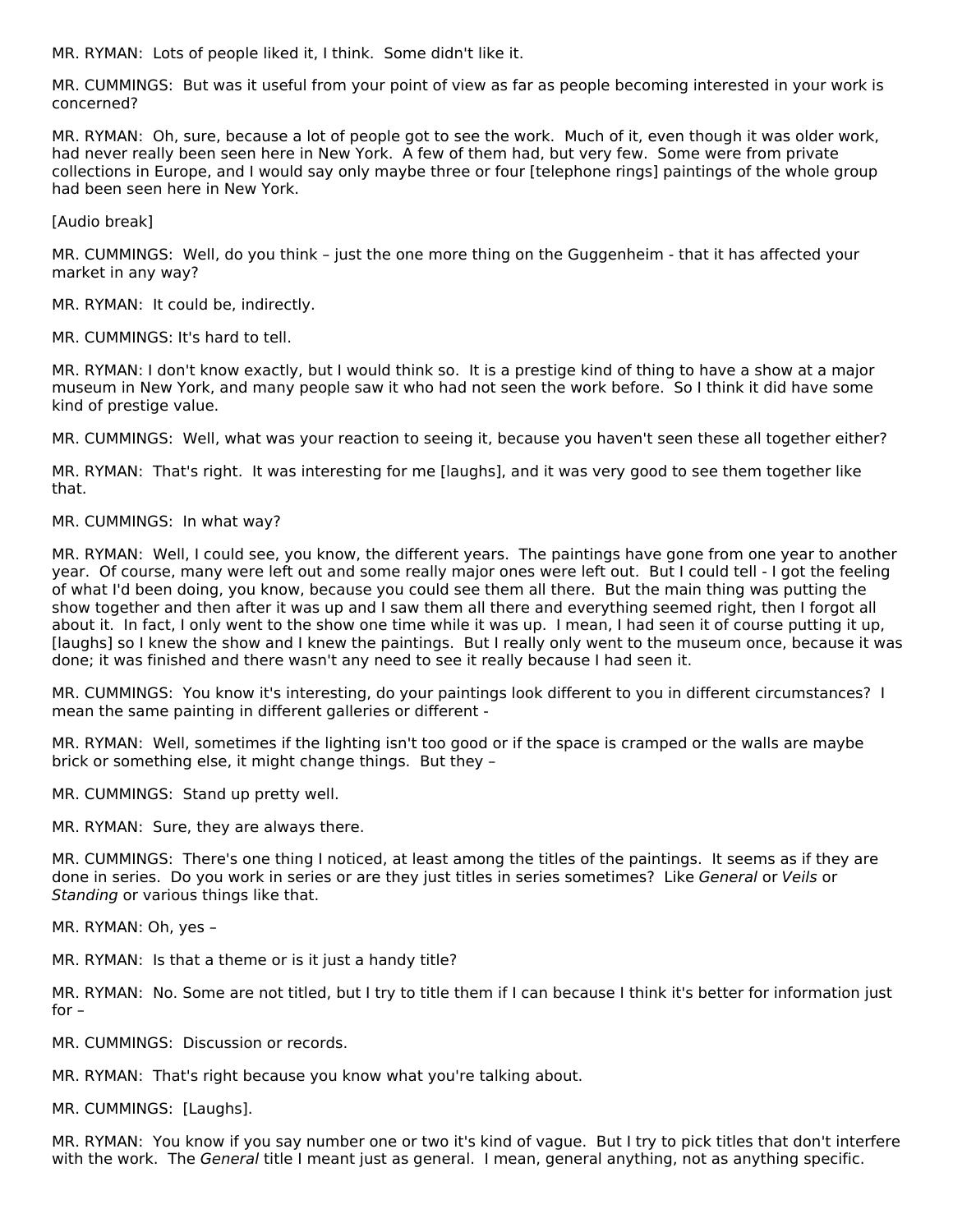MR. CUMMINGS: I see. But are the paintings conceived of in series?

MR. RYMAN: Well, those were - the Generals. I intended to do I think fourteen of them, and in that case yes, each was a half inch difference in size than the other. I intended each one to be pretty much the same but different because of the size. And because as the size changed, also the paint area changed. And the application changed because the frame became larger each time. That was definitely decided to be fourteen, or actually I think there were fifteen and one was damaged, so I think I ended up with fourteen.

But, yeah I usually work in groups. Well, with the Surface Veil paintings, there were four of those big ones. There were some smaller ones that were not really studies but a similar procedure on a much smaller scale than the big ones. I'd planned to do two actually in the beginning of the large paintings; and then after I finished the second one, there were some problems. I could see that I was getting into something that I hadn't really completed yet. I was getting into different problems, and I really needed to do two more.

MR. CUMMINGS: What kind of problems?

MR. RYMAN: Well, with the way I had been handling the paint. The first two were oil on linen, and I was using a small brush and they were very large – 12 feet. And after I finished the second one, I could see there was much more to do with this, that this wasn't finished at all. I mean the painting was finished, but I mean this –

MR. CUMMINGS: The idea and everything.

MR. RYMAN: The process. There were many things I wanted to get into, and so the second two I used cotton. I kept the same size brush, but I approached it in a different way although it was very similar and still keeping with the same paint. So with the other two, I felt I had really got it down or got this out of my system, working on that scale with the paint.

MR. CUMMINGS: One thing that interested me and thinking about what you said and looking at all the photographs here which are very convenient [laughs] – are your paintings thought out very much ahead as far as planning the sizes and the way the paint is going to be put on or not?

MR. RYMAN: To a certain extent, yes, they are. With the Surface Veil paintings, I wanted them to be twelve feet, and that was planned right from the beginning. And I knew what size that was. I decided on the brush and I decided on the paint. And, as I said, I had done some smaller ones before in somewhat the same way, so I knew pretty much the way the paint was going to work. But when it actually came to working on those paintings, then it – Well, it evolves itself -

MR. CUMMINGS: Once you put the pieces together.

MR. RYMAN: Yeah, the image, what the paint does when it's on, that I don't have that planned. I know a little about what it's going to be, but I don't see it until close to the end of the painting.

MR. CUMMINGS: I often wondered about that because one gets the feeling that you do set up sizes and brushes and kinds of paint –

MR. RYMAN: Yeah, yeah.

MR. CUMMINGS: - and whether it's going to be a very controlled stroke or a freer one.

MR. RYMAN: Yes, that's to begin with, but then the painting –

MR. CUMMINGS: Do the subsequent paintings work the same way, or is it in the first one where all the technical decisions take place and the other paintings sort of grow out of that?

MR. RYMAN: Well, the first one you see sometimes fails. I mean, I can plan the scale and the brush and the paint and all that; but if it does not work the way I think or if I'm not pleased with the result, then I have to make some adjustments because I know it isn't going to be right. So then I have to go back and maybe change the scale or change the brush or change the paint so that I get the feeling that I want at that time. Then it works pretty smoothly after that up to a point until it's finished.

MR. CUMMINGS: So there's still actually a lot of activity happening once you've started the picture. There's a certain amount of chance involved in it.

MR. RYMAN: Well, it's not chance. I mean, I'm very aware of what the paint is going to do. I know how the paint is going to react on the surface because I know it; I've tried it; I've done it. It's more the feeling that's the chance of it. That's difficult to explain. It has to be a very direct feeling and a very sure approach to it. There can't be any doodling. I mean –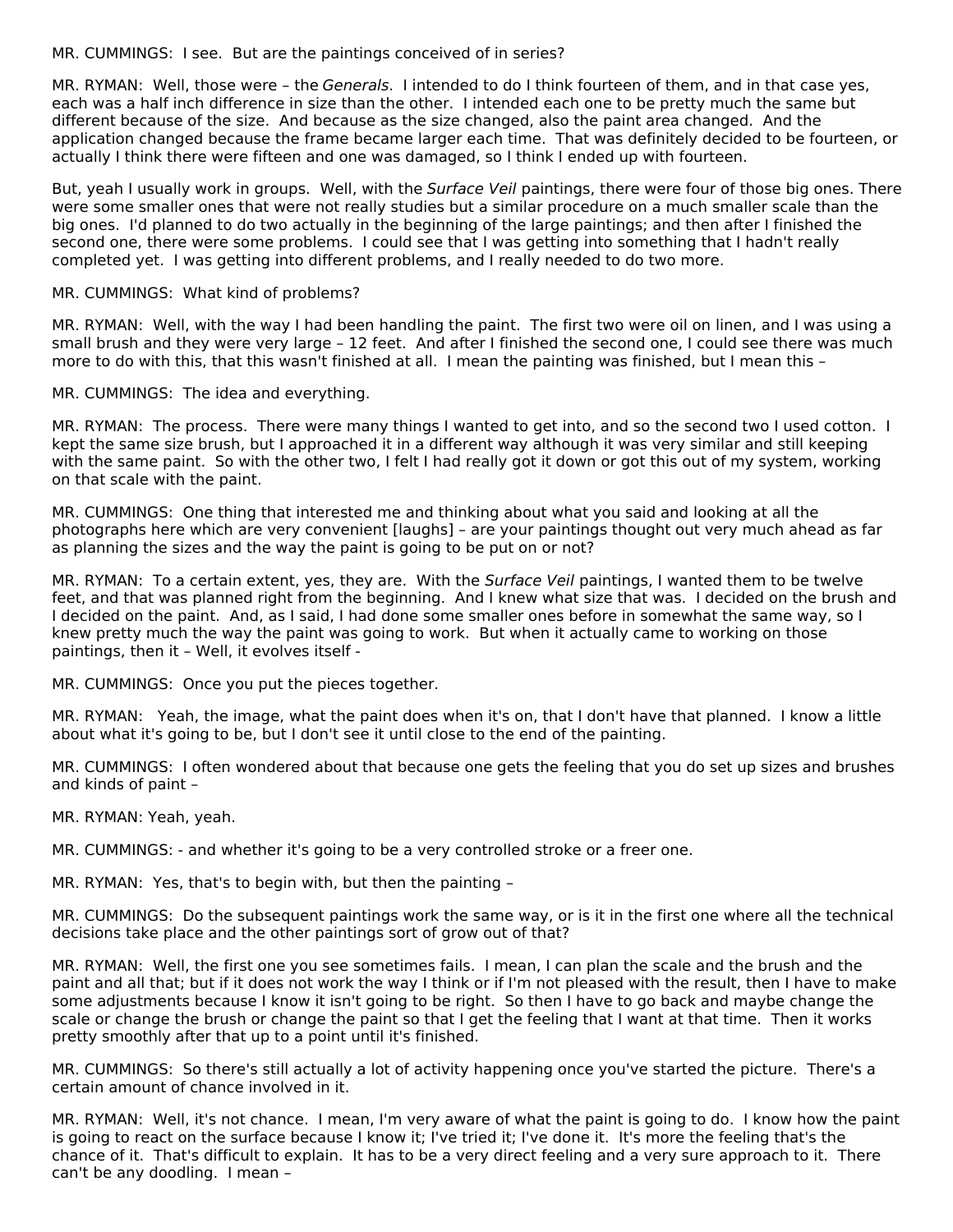MR. CUMMINGS: It has to happen.

MR. RYMAN: - it has got to come out right away; and if it doesn't, you can always tell when it's been fussed with.

MR. CUMMINGS: But there's not much overpainting is there?

MR. RYMAN: No, never.

MR. CUMMINGS: When a stroke goes down, that's it.

MR. RYMAN: That's what I mean. If I miss, then there isn't any overpainting. It just has to be right the first time.

It's actually very much like playing jazz [they laugh] now that I think about it. It's that kind of thing. It's when you're playing an instrument and you're composing and as you play, there isn't any second chance. Once you play, that's it for that time.

MR. CUMMINGS: You can't go back and say, "Well, I want to change that."

MR. RYMAN: Yeah, it's very similar to that.

MR. CUMMINGS: Well, because even in a jazz number, you're following a certain kind of idea and a pattern.

MR. RYMAN: There's a certain, sure, structure set up before.

MR. CUMMINGS: One of the other things that I find interesting is that your surface varies from what is almost very flat, shiny enamel to a rather heavily textured one to some paper ones where there's hardly any – I mean, it's almost not there; it's on thin paper and the paint seems to be very thin.

MR. RYMAN: Yes. Right. Sometimes the paint will be very heavy; sometimes very thin.

MR. CUMMINGS: Do those alternate? When you work on a series of paintings, is it just one theory that you work on or do you alternate?

MR. RYMAN: No. It's one at a time.

MR. CUMMINGS: So that the thin paintings would be six or eight or ten, and then there might be a change to something else.

MR. RYMAN: Yeah –

MR. CUMMINGS: A contrast [inaudible] -

MR. RYMAN: Yeah, but it's not exactly in that way though. I mean, I usually work on one group of paintings at the same time with a certain type of paint that I'm working with, but sometimes there won't be very many of the same. They're not always in a series. Sometimes there will only be maybe two or three in the same manner, shall I say, and then something will evolve from those and then that will change.

MR. CUMMINGS: So really there's almost a direct line of evolution in a way.

MR. RYMAN: Yeah. Usually one comes out of what came before that; because always when working on paintings, you make discoveries while you are working and that leads on. That demands that you do certain other paintings with what you found out, what you felt with the ones before.

MR. CUMMINGS: You mentioned before that you had done some teaching at the School of Visual Arts [New York]. Is that your first teaching activity?

MR. RYMAN: No. I taught before, just briefly, at New York Institute of Technology – this was for a year, I believe it was, two days a week, before Visual Arts. That was my first time teaching.

MR. CUMMINGS: How do you like teaching?

MR. RYMAN: Well, [laughs] I enjoy it sometimes. I mean, it's interesting to talk with students and to find out what they are thinking and what they are involved in and to be able to work out problems with them.

MR. CUMMINGS: What kind of students do you have there?

MR. RYMAN: Well, they are fourth year students. Most of them are involved with painting, but some are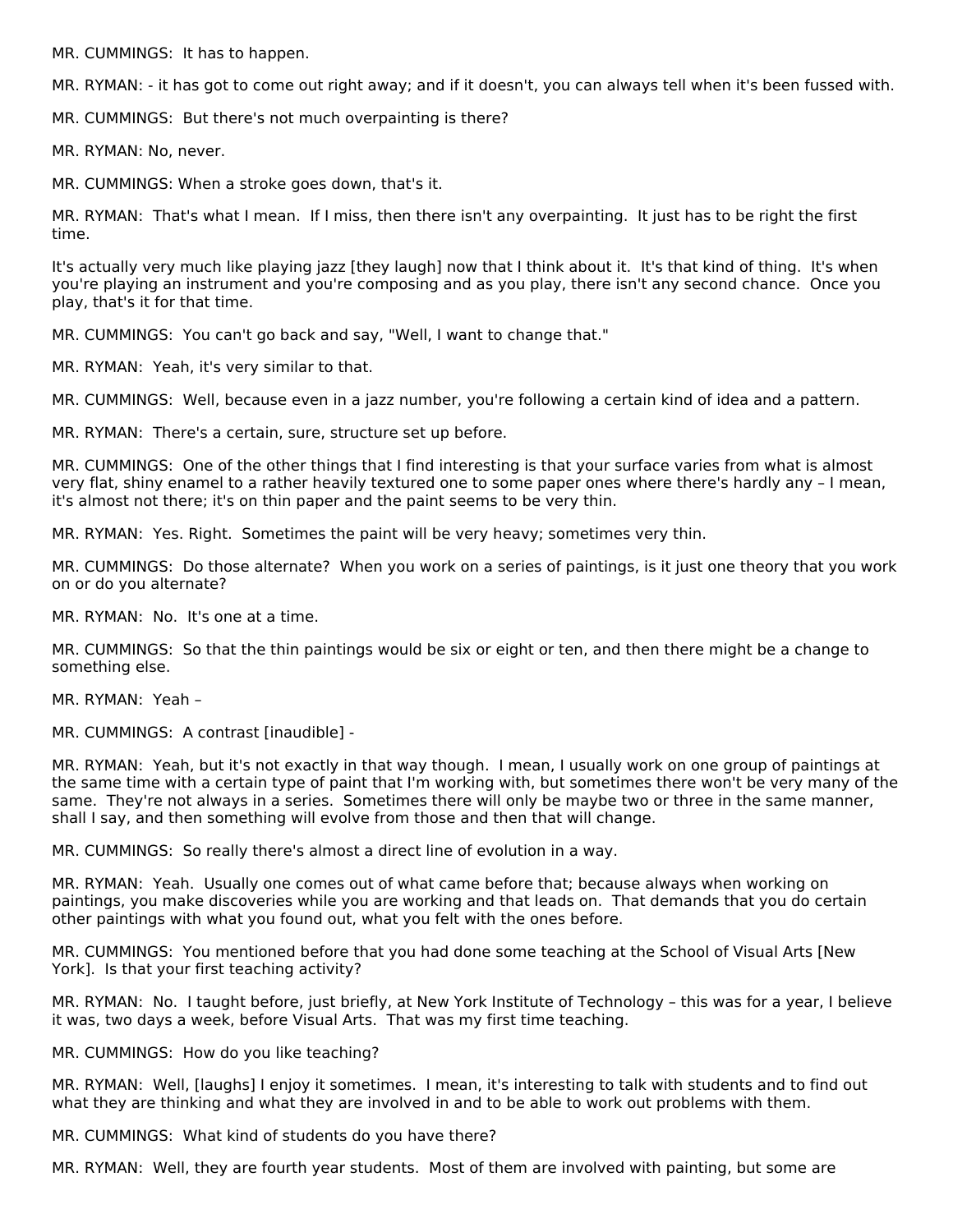involved in other things, you know, film and construction or sculpture, whatever. They are very interesting [laughs] –

#### MR. CUMMINGS: Keep you moving, right?

MR. RYMAN: As I say, they're involved with all kinds of ideas. And some of them work very hard, and they are excited about it and trying, learning about materials and technical problems. But it's kind of demanding, very draining. One day a week is all I can really take; although, as I say, I enjoy it sometimes. Other times, it can be really very hectic because you become so involved in their problems and what they are doing, it's hard to get back into your own work. But that has become much easier to do though as I've taught more.

MR. CUMMINGS: How long have you taught there?

MR. RYMAN: I guess this is the third year. The first year I taught a foundation course in painting, and that was in a way more challenging than the fourth year students because they were right out of high school and it was their first year. You have to tell them everything about brushes, canvas, right from the beginning, you know, paints and composition and color. And, of course, you don't have to go into all that with the other students, with the fourth year. Although, [laughs] you'd be surprised. Sometimes you do. [They laugh.] Sometimes you find that they don't know which brush is which or whatever.

MR. CUMMINGS: Well, how do you like being at that school? Because it's full of all the zippy people, teaching the -

MR. RYMAN: [Laughs.]

MR. CUMMINGS: - some of the people have told me that their students are about one jump ahead of them half the time.

MR. RYMAN: No. You know, they are young. Sometimes they can come up with some interesting ideas, you know, but that's not really what they can only later – and that's experience and that just takes time. They might do one or two pretty good paintings, pretty competent paintings. But can they do a dozen?

MR. CUMMINGS: Right, right.

MR. RYMAN: That just takes time and experience. And certainly, then they have to stick it out. Actually what it amounts to is they really have to be dedicated. That has to be their life and maybe not even five out of a hundred will do that. They'll probably end up doing something else.

MR. CUMMINGS: Do you think there is any way to tell when there are students like that who really are going to go on and work and paint, or is it very difficult to judge?

MR. RYMAN: Sometimes I have a feeling about some of them that they probably will, but you can never know really - Some you have a feeling about, that they will probably do something. It's usually the person who isn't the best in the class that will end up going into it.

MR. CUMMINGS: It's tenacity sometimes.

MR. RYMAN: There are a lot that are very, very intelligent, and they do a lot of reading and are up on the latest art [laughs]. There are some who are very skillful technically. They really are – what's the word?

MR. CUMMINGS: Proficient.

MR. RYMAN: They can handle materials well, put things together well. But they're usually the ones that are so – I can't think of the word - not skillful but kind of slick, I guess, in the sense of being overly knowledgeable and skillful, you know -

MR. CUMMINGS: They pick up a style.

MR. RYMAN: - so that they usually don't end up doing too much, I mean, later on. But I can't really put my finger on why I feel some will do well.

MR. CUMMINGS: Okay. One thing we haven't talked about. You were married to Lucy Lippard [critic, curator], right?

MR. RYMAN: Yes, for six, let's see, six years.

MR. CUMMINGS: You met her at the Museum [of Modern Art] when you both worked there?